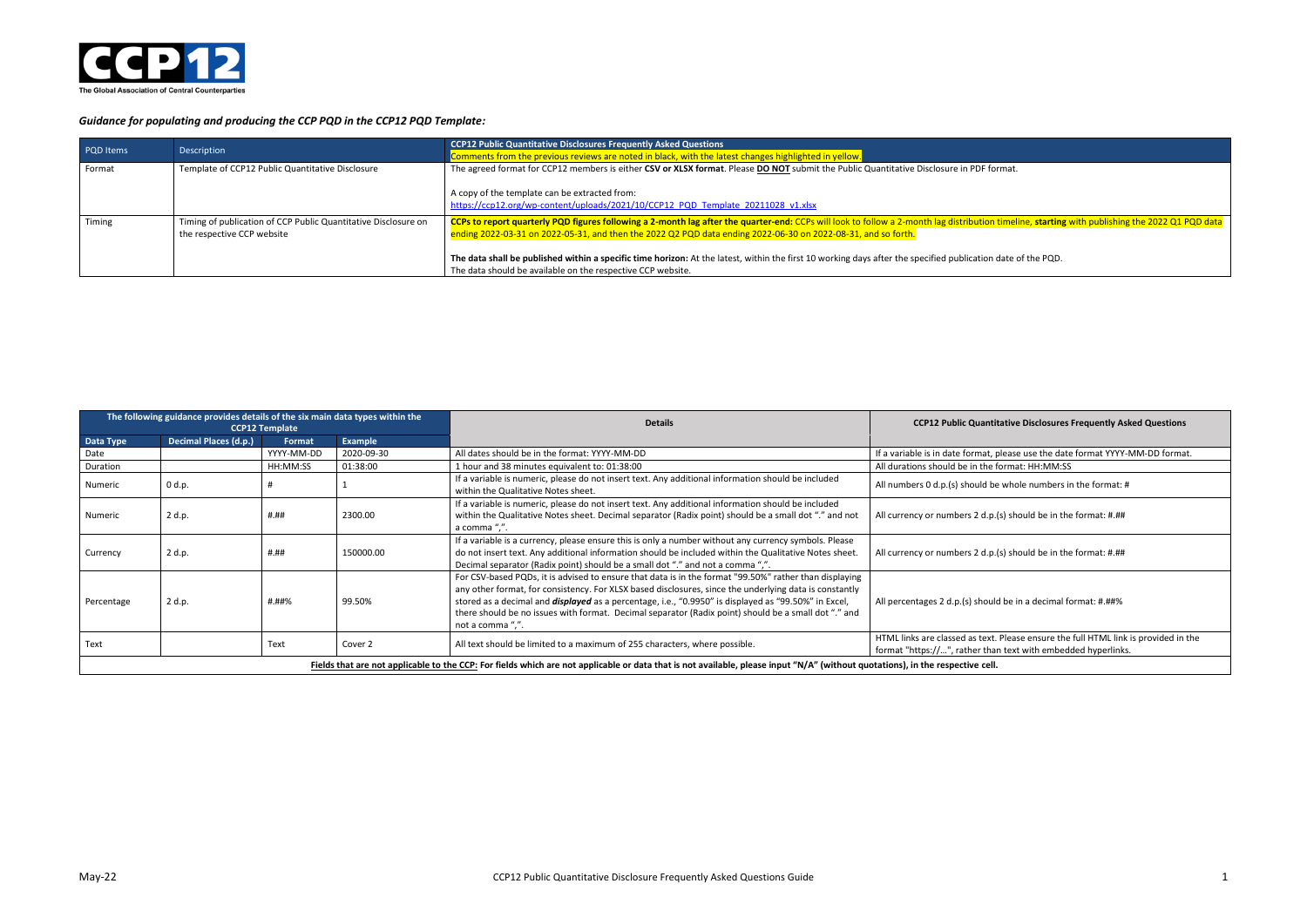| <b>Ititative Disclosures Frequently Asked Questions</b> |  |  |  |  |  |
|---------------------------------------------------------|--|--|--|--|--|
|                                                         |  |  |  |  |  |
|                                                         |  |  |  |  |  |
|                                                         |  |  |  |  |  |
|                                                         |  |  |  |  |  |
|                                                         |  |  |  |  |  |
|                                                         |  |  |  |  |  |

# **Primary Columns Frequently Asked Questions CO2012**

to the following: 01-date-and-time-format.html

Pre to the following: 17-currency-codes.html



| File naming convention<br><b>CCP12 Template</b> |                                                               | <b>Details</b>                                                                                                                                                                                                 | <b>CCP12 Public Quantitative Disclosures Frequently Asked Questions</b> |
|-------------------------------------------------|---------------------------------------------------------------|----------------------------------------------------------------------------------------------------------------------------------------------------------------------------------------------------------------|-------------------------------------------------------------------------|
| <b>PQD Format Type</b>                          | Example                                                       |                                                                                                                                                                                                                |                                                                         |
|                                                 | CCP_AggregateDataFile_YYYYQ#.csv                              | For members who populate the XLSX CCP12 Template and then export to CSV: When exporting to                                                                                                                     |                                                                         |
|                                                 | CCP DataFile 4 3 YYYYQ#.csv                                   | CSV files, please ensure that "CSV (Comma Delimited)" is selected as the file type. There should be 18                                                                                                         |                                                                         |
|                                                 | CCP DataFile 4 4a YYYYQ#.csv                                  | data files in total. Additional CSVs would include the "Qualitative Notes", "Revisions" and                                                                                                                    |                                                                         |
|                                                 | CCP DataFile 4 4b YYYYQ#.csv                                  | "ConsolidatedDataFile" files which can be provided in CSV or XLSX.                                                                                                                                             |                                                                         |
| <b>CSV</b>                                      | CCP_DataFile_23_3_YYYYQ#.csv                                  | Ensure that all the individual CSV files are correctly named (please see the examples opposite) and<br>place into a single downloadable ZIP file on the CCP's website. The name of the ZIP file should reflect |                                                                         |
|                                                 | (18 Separate CSV Data Files in total)                         | the PQD year and quarter. E.g., "CCP PQD YYYYQ#.zip" $\rightarrow$ "CCP PQD 2020Q2.zip"                                                                                                                        |                                                                         |
|                                                 | (3 separate files in either CSV or XLSX: "Qualitative Notes", |                                                                                                                                                                                                                |                                                                         |
|                                                 | "Revisions", "ConsolidatedDataFlle").                         | "CCP" should be replaced by the CCP mnemonic chosen by the CCP.                                                                                                                                                |                                                                         |
|                                                 |                                                               | For members who populate the XLSX CCP12 Template and save as the same file type (XLSX), no                                                                                                                     |                                                                         |
|                                                 |                                                               | additional actions are required, except to rename the file as described in the example column on the                                                                                                           |                                                                         |
| <b>XLSX</b>                                     | CCP PQD YYYYQ#.xlsx                                           | left.                                                                                                                                                                                                          |                                                                         |
|                                                 |                                                               | "CCP" should be replaced by the CCP mnemonic chosen by the CCP.                                                                                                                                                |                                                                         |

| <b>Primary Columns for each data file</b> |                                                          | <b>Details</b>                                                                                                                                                                                                                                                                                                               | <b>CCP12 Public Quan</b>                                   |
|-------------------------------------------|----------------------------------------------------------|------------------------------------------------------------------------------------------------------------------------------------------------------------------------------------------------------------------------------------------------------------------------------------------------------------------------------|------------------------------------------------------------|
| Item                                      | <b>Format Example</b>                                    |                                                                                                                                                                                                                                                                                                                              |                                                            |
| ReportDate                                | 2020-09-30                                               | Standard: ISO 8601<br>Insert the date in format: YYYY-MM-DD<br>Date notation for each record during each PQD release should follow the following format:<br>Q1 PQD reporting end date: YYYY-03-31<br>Q2 PQD reporting end date: YYYY-06-30<br>Q3 PQD reporting end date: YYYY-09-30<br>Q4 PQD reporting end date: YYYY-12-31 | Date format should adhere t<br>https://www.iso.org/iso-860 |
| ReportLevel                               | Clearing Service, Default Fund, CCP                      | Insert the top reporting level.                                                                                                                                                                                                                                                                                              |                                                            |
| ReportLevelIdentifier                     |                                                          |                                                                                                                                                                                                                                                                                                                              |                                                            |
| Currency                                  | Euro: EUR, United States Dollar: USD, Yuan Renminbi: CNY | Standard Format: ISO 4217:2015<br>Please fill the Currency column with ISO4217:2015 currency codes.                                                                                                                                                                                                                          | Currency codes should adhe<br>https://www.iso.org/iso-421  |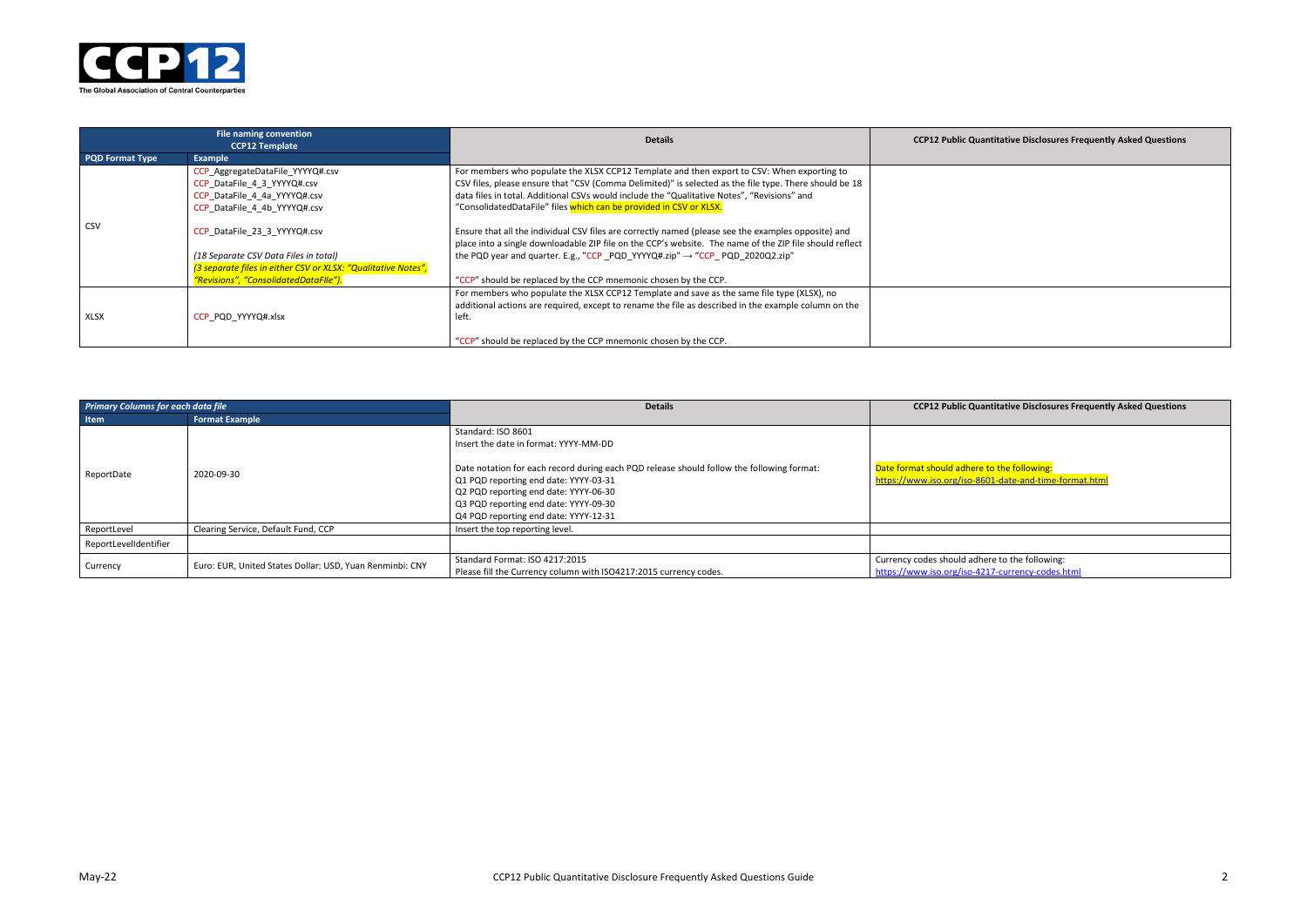**Sures Frequently Asked Questions** black, with the latest changes highlighted in yellow.

e" or "SITG") – before non-defaulting participants' default ces (e.g., contributed capital) that are required to be used by

Service. Depending on the CCP, this may be per segregated rvice or within a default fund, where the default fund covers

nts' default resources.

efault resources.

ce of doubt, this should not include CCP SITG.

nd or guaranty fund) is fund typically comprising pre-funded iy losses arising in the event that one or more participants ided by the defaulting party (or parties) are not sufficient to

voidance of doubt, this should not include CCP SITG.

t captured in the above disclosures.

ot captured in the above disclosures.

are available, are provided in the CCPs Disclosure Framework.

initial participant default – e.g., assessment powers (also

unt for single and multiple default events <mark>in the Qualitative</mark>

ble) on if there is a known replenishment requirement over ament involves a resizing such that the value cannot be stated



## *Guidance for each PQD disclosure reference:*

|                   | The following columns are extracted from the CCP12 PQD template.                                                                                                              | <b>CCP12 Public Quantitative Disclos</b><br>Comments from the previous reviews are noted in I |                                                                                                                                                                         |                            |                                                                                                                                                                                                                                                                                                                                                                                                    |
|-------------------|-------------------------------------------------------------------------------------------------------------------------------------------------------------------------------|-----------------------------------------------------------------------------------------------|-------------------------------------------------------------------------------------------------------------------------------------------------------------------------|----------------------------|----------------------------------------------------------------------------------------------------------------------------------------------------------------------------------------------------------------------------------------------------------------------------------------------------------------------------------------------------------------------------------------------------|
| <b>Disclosure</b> | <b>Disclosure Title</b>                                                                                                                                                       | <b>Disclosure</b><br>Reference                                                                | <b>Disclosure Description</b>                                                                                                                                           | <b>Reporting Frequency</b> |                                                                                                                                                                                                                                                                                                                                                                                                    |
| 4.1               | Total value of default resources<br>(excluding initial and retained<br>variation margin), split by clearing<br>service if default funds are segregated<br>by clearing service | 4.1.1                                                                                         | Prefunded - Own Capital Before;<br>Reported as at quarter end                                                                                                           | Quarter end                | CCP contributes default resources (i.e., "Skin-In-The-Game<br>resources. CCP SITG refers to a CCP's prefunded own resourc<br>a CCP to cover the losses arising from a participant default.<br>CCP SITG should be reported separately for each clearing s<br>default fund, where each default fund is its own clearing ser<br>multiple clearing services.                                           |
| 4.1               | Total value of default resources<br>(excluding initial and retained<br>variation margin), split by clearing<br>service if default funds are segregated<br>by clearing service | 4.1.2                                                                                         | Prefunded - Own Capital Alongside;<br>Reported as at quarter end                                                                                                        | Quarter end                | CCP Skin-In-The-Game - alongside non-defaulting participan                                                                                                                                                                                                                                                                                                                                         |
| 4.1               | Total value of default resources<br>(excluding initial and retained<br>variation margin), split by clearing<br>service if default funds are segregated<br>by clearing service | 4.1.3                                                                                         | Prefunded - Own Capital After;<br>Reported as at quarter end                                                                                                            | Quarter end                | CCP Skin-In-The-Game - after non-defaulting participants' de                                                                                                                                                                                                                                                                                                                                       |
| 4.1               | Total value of default resources<br>(excluding initial and retained<br>variation margin), split by clearing<br>service if default funds are segregated<br>by clearing service | 4.1.4                                                                                         | Prefunded - Aggregate Participant Contributions - Required;<br>Reported as at quarter end                                                                               | Quarter end                | Total default fund requirement for participants. For avoidan<br>A default fund (also commonly referred to as a clearing fun<br>financial resources provided by participants, to allocate an<br>defaults on their obligations to the CCP and resources provi-<br>cover such losses.                                                                                                                 |
| 4.1               | Total value of default resources<br>(excluding initial and retained<br>variation margin), split by clearing<br>service if default funds are segregated<br>by clearing service | 4.1.5                                                                                         | Prefunded - Aggregate Participant Contributions - PostHaircut<br>Posted;<br>Reported as at quarter end                                                                  | Quarter end                | Post-haircut default fund resources from participants. For av<br>This should match Disclosure 4.3.15.                                                                                                                                                                                                                                                                                              |
| 4.1               | Total value of default resources<br>(excluding initial and retained<br>variation margin), split by clearing<br>service if default funds are segregated<br>by clearing service | 4.1.6                                                                                         | Prefunded - Other;<br>Reported as at quarter end                                                                                                                        | Quarter end                | Any other pre-funded resources for addressing a default, not                                                                                                                                                                                                                                                                                                                                       |
| 4.1               | Total value of default resources<br>(excluding initial and retained<br>variation margin), split by clearing<br>service if default funds are segregated<br>by clearing service | 4.1.7                                                                                         | Committed - Own/parent funds that are committed to address a<br>participant default (or round of participant defaults);<br>Reported as at quarter end                   | Quarter end                | Committed own or parent funds for addressing a default, no<br>Details about in which stage the default waterfall resources a                                                                                                                                                                                                                                                                       |
| 4.1               | Total value of default resources<br>(excluding initial and retained<br>variation margin), split by clearing<br>service if default funds are segregated<br>by clearing service | 4.1.8                                                                                         | Committed - Aggregate participant commitments to address an<br>initial participant default (or initial round of participant<br>defaults);<br>Reported as at quarter end | Quarter end                | Committed additional resources from participants for an<br>referred to as contingent liabilities to participants).<br>CCPs are encouraged to provide details of the split and amou<br>Notes section of the PQDs.<br>CCPs are encouraged to provide explanatory notes (if possil<br>and above the assessment obligation under 4.1.8. If replenish<br>upfront it will also be helpful to state this. |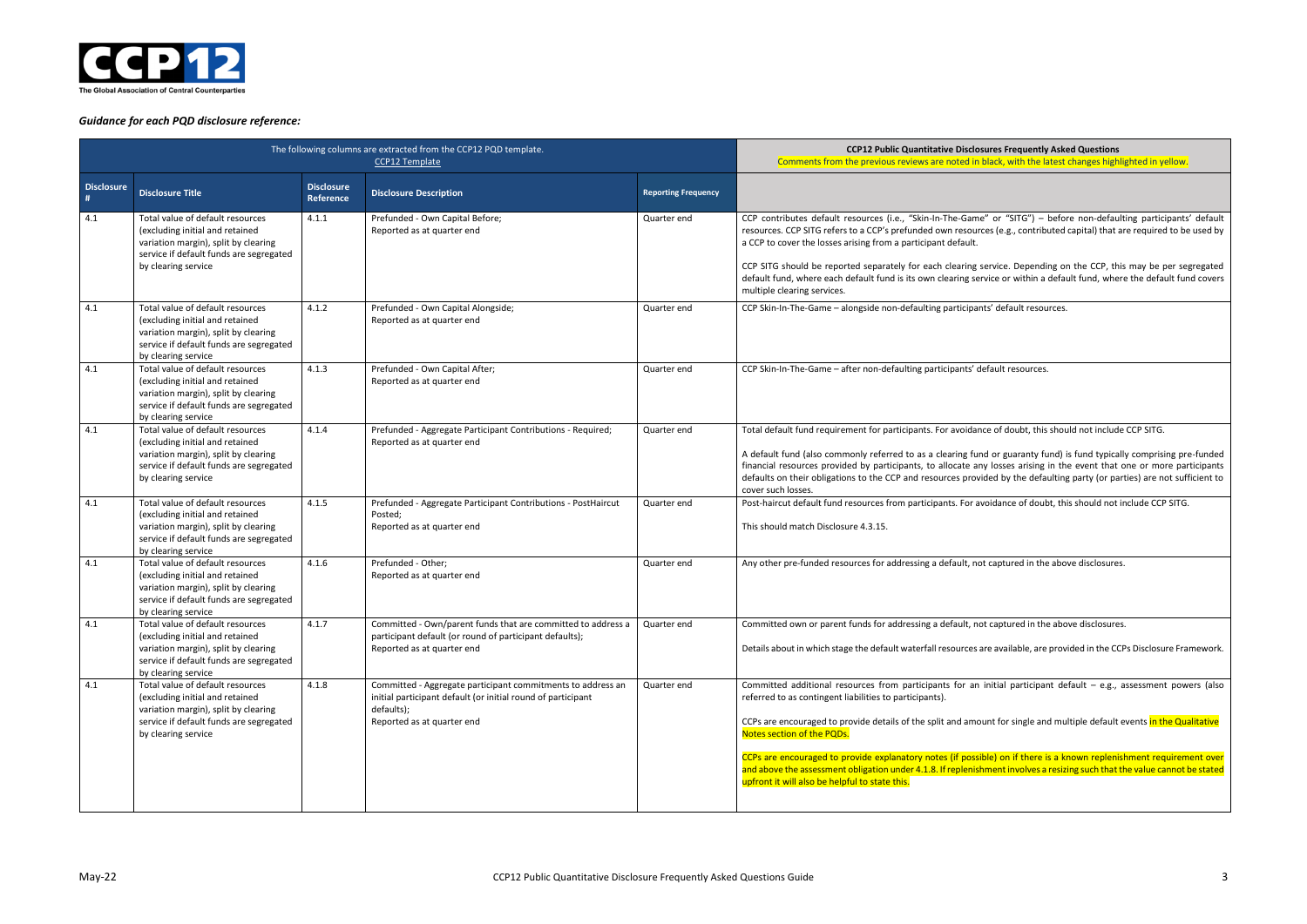**COPER BIG Products** Bures Frequently Asked Questions black, with the latest changes highlighted in yellow.

enishing the default fund for additional participant defaults. erence to the CCP's rulebook.

ble) on if there is a known replenishment requirement over iment involves a resizing such that the value cannot be stated

 $i$ isclosures for addressing a default – e.g., default insurance.

BCBS 227 or BCBS 282.

and held at a central bank of issue of the currency concerned,

and held at other central banks, pre- and post-haircut.

participants and held at commercial banks (e.g., reverse repo),

m participants and held at commercial banks, pre- and post-

participants as domestic sovereign government bonds, pre-

ed by participants deposited as non-domestic sovereign

y participants as agency bonds, pre- and post-haircut.

participants as state/municipal bonds, pre- and post-haircut.

 $\gamma$  participants as corporate bonds, pre- and post-haircut.

 $\gamma$  participants deposited as equities, pre- and post-haircut.

 $\gamma$  participants as gold, pre- and post-haircut.



|                        | The following columns are extracted from the CCP12 PQD template.                                                                                                              | <b>CCP12 Public Quantitative Disclos</b><br>Comments from the previous reviews are noted in I |                                                                                                                                                                                                                                                                                                  |                            |                                                                                                                                                                                                                                                                                                              |
|------------------------|-------------------------------------------------------------------------------------------------------------------------------------------------------------------------------|-----------------------------------------------------------------------------------------------|--------------------------------------------------------------------------------------------------------------------------------------------------------------------------------------------------------------------------------------------------------------------------------------------------|----------------------------|--------------------------------------------------------------------------------------------------------------------------------------------------------------------------------------------------------------------------------------------------------------------------------------------------------------|
| <b>Disclosure</b><br># | <b>Disclosure Title</b>                                                                                                                                                       | <b>Disclosure</b><br>Reference                                                                | <b>Disclosure Description</b>                                                                                                                                                                                                                                                                    | <b>Reporting Frequency</b> |                                                                                                                                                                                                                                                                                                              |
| 4.1                    | Total value of default resources<br>(excluding initial and retained<br>variation margin), split by clearing<br>service if default funds are segregated<br>by clearing service | 4.1.9                                                                                         | Committed - Aggregate participant commitments to replenish<br>the default fund to deal with a subsequent participant default<br>(or round of participant defaults) after the initial participant<br>default (or round of participant defaults) has been addressed;<br>Reported as at quarter end | Quarter end                | Committed additional resources from participants for reple<br>This disclosure may be most efficiently completed with a ref<br>CCPs are encouraged to provide explanatory notes (if possil<br>and above the assessment obligation under 4.1.8. If replenish<br>upfront it will also be helpful to state this. |
| 4.1                    | Total value of default resources<br>(excluding initial and retained<br>variation margin), split by clearing<br>service if default funds are segregated<br>by clearing service | 4.1.10                                                                                        | Committed - Other;<br>Reported as at quarter end                                                                                                                                                                                                                                                 | Quarter end                | Any other committed resources not captured in the above di                                                                                                                                                                                                                                                   |
| 4.2                    | Ксср                                                                                                                                                                          | 4.2.1                                                                                         | Kccp - Kccp need only be reported by those CCPs which are, or<br>seek to be a "qualifying CCP" under relevant law                                                                                                                                                                                | Quarter end                | Kccp number as determined under BCBS guidance, based on                                                                                                                                                                                                                                                      |
| 4.3                    | Value of pre-funded default resources<br>(excluding initial and retained<br>variation margin) held for each<br>clearing service, in total and split by                        | 4.3.1                                                                                         | Cash deposited at a central bank of issue of the currency<br>concerned;<br>Reported as at quarter end; PreHaircut and PostHaircut                                                                                                                                                                | Quarter end                | Total cash default fund resources received from participants a<br>pre- and post-haircut.                                                                                                                                                                                                                     |
| 4.3                    | Value of pre-funded default resources<br>(excluding initial and retained<br>variation margin) held for each<br>clearing service, in total and split by                        | 4.3.2                                                                                         | Cash deposited at other central banks;<br>Reported as at quarter end; PreHaircut and PostHaircut                                                                                                                                                                                                 | Quarter end                | Total cash default fund resources received from participants                                                                                                                                                                                                                                                 |
| 4.3                    | Value of pre-funded default resources<br>(excluding initial and retained<br>variation margin) held for each<br>clearing service, in total and split by                        | 4.3.3                                                                                         | Secured cash deposited at commercial banks (including reverse<br>repo);<br>Reported as at quarter end; PreHaircut and PostHaircut                                                                                                                                                                | Quarter end                | Total securitized cash default fund resources received from pa<br>pre- and post-haircut.                                                                                                                                                                                                                     |
| 4.3                    | Value of pre-funded default resources<br>(excluding initial and retained<br>variation margin) held for each<br>clearing service, in total and split by                        | 4.3.4                                                                                         | Unsecured cash deposited at commercial banks;<br>Reported as at quarter end; PreHaircut and PostHaircut                                                                                                                                                                                          | Quarter end                | Total unsecuritized cash default fund resources received fror<br>haircut.                                                                                                                                                                                                                                    |
| 4.3                    | Value of pre-funded default resources<br>(excluding initial and retained<br>variation margin) held for each<br>clearing service, in total and split by                        | 4.3.5                                                                                         | Non-Cash Sovereign Government Bonds - Domestic;<br>Reported as at quarter end; PreHaircut and PostHaircut                                                                                                                                                                                        | Quarter end                | Total default fund resources received from and deposited by<br>and post-haircut.                                                                                                                                                                                                                             |
| 4.3                    | Value of pre-funded default resources<br>(excluding initial and retained<br>variation margin) held for each<br>clearing service, in total and split by                        | 4.3.6                                                                                         | Non-Cash Sovereign Government Bonds - Other;<br>Reported as at quarter end; PreHaircut and PostHaircut                                                                                                                                                                                           | Quarter end                | Total default fund resources received from and deposit<br>government bonds, pre- and post-haircut.                                                                                                                                                                                                           |
| 4.3                    | Value of pre-funded default resources<br>(excluding initial and retained<br>variation margin) held for each<br>clearing service, in total and split by                        | 4.3.7                                                                                         | Non-Cash Agency Bonds;<br>Reported as at quarter end; PreHaircut and PostHaircut                                                                                                                                                                                                                 | Quarter end                | Total default fund resources received from and deposited by                                                                                                                                                                                                                                                  |
| 4.3                    | Value of pre-funded default resources<br>(excluding initial and retained<br>variation margin) held for each<br>clearing service, in total and split by                        | 4.3.8                                                                                         | Non-Cash State/municipal bonds;<br>Reported as at quarter end; PreHaircut and PostHaircut                                                                                                                                                                                                        | Quarter end                | Total default fund resources received from and deposited by                                                                                                                                                                                                                                                  |
| 4.3                    | Value of pre-funded default resources<br>(excluding initial and retained<br>variation margin) held for each<br>clearing service, in total and split by                        | 4.3.9                                                                                         | Non-Cash Corporate bonds;<br>Reported as at quarter end; PreHaircut and PostHaircut                                                                                                                                                                                                              | Quarter end                | Total default fund resources received from and deposited by                                                                                                                                                                                                                                                  |
| 4.3                    | Value of pre-funded default resources<br>(excluding initial and retained<br>variation margin) held for each<br>clearing service, in total and split by                        | 4.3.10                                                                                        | Non-Cash Equities;<br>Reported as at quarter end; PreHaircut and PostHaircut                                                                                                                                                                                                                     | Quarter end                | Total default fund resources received from and deposited by                                                                                                                                                                                                                                                  |
| 4.3                    | Value of pre-funded default resources<br>(excluding initial and retained                                                                                                      | 4.3.11                                                                                        | Non-Cash Commodities - Gold;<br>Reported as at quarter end; PreHaircut and PostHaircut                                                                                                                                                                                                           | Quarter end                | Total default fund resources received from and deposited by                                                                                                                                                                                                                                                  |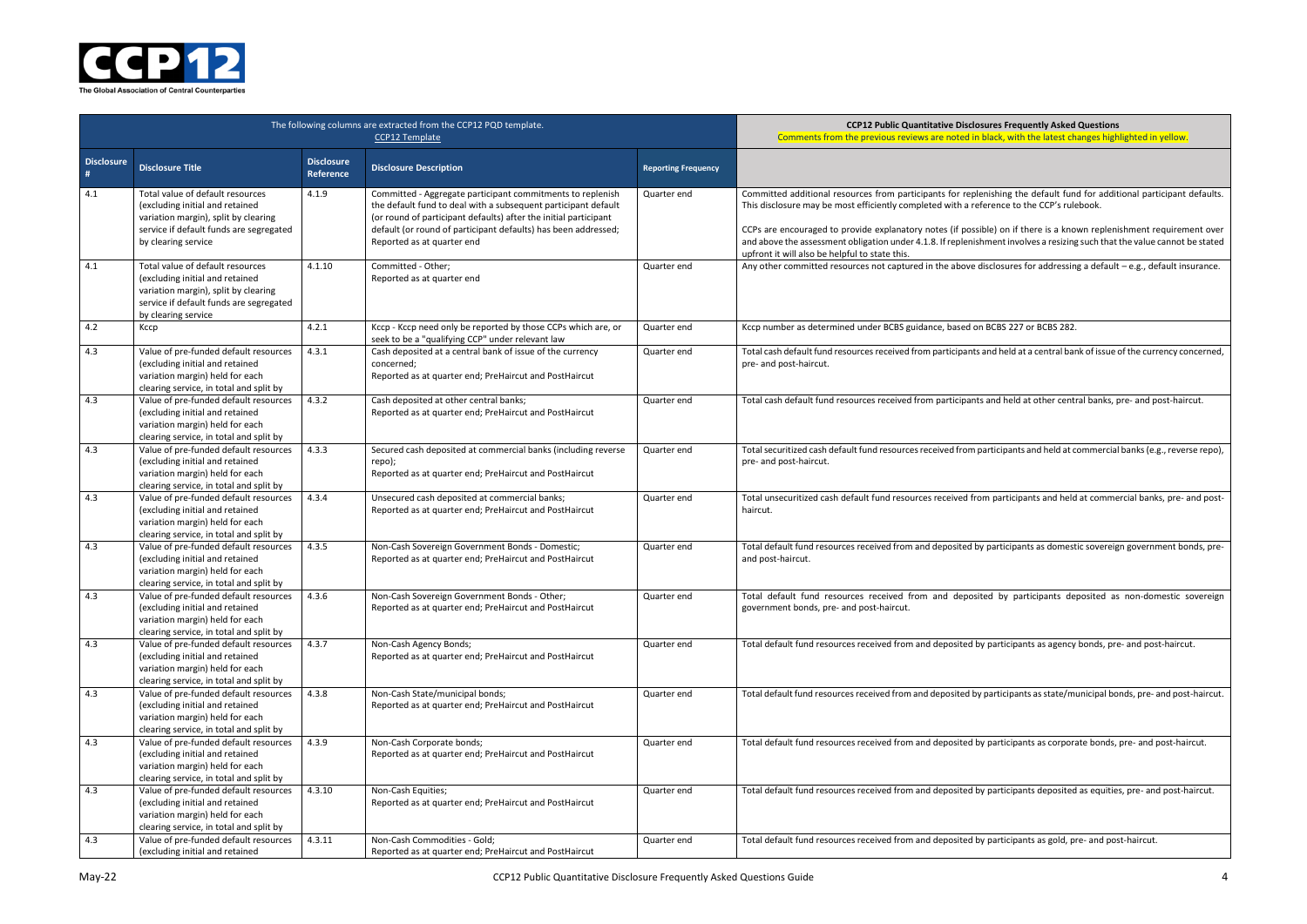**COPER BIG Productly Asked Questions** black, with the latest changes highlighted in yellow.

participants as commodities other than gold, pre- and post-

by participants as mutual funds and UCITs, pre- and post-

by participants as other non-cash collateral, pre- and post-

 $\gamma$  participants, pre- and post-haircut. For avoidance of doubt,

 $i$ sclosures 4.3.1 to 4.3.14.  $rces - e.g., Cover 1 or Cover 2.$ 

ient to cover a wide range of potential stress scenarios that two participant(s) and their affiliates that would potentially extreme but plausible market conditions. These minimum Cover 2."

icipant's portfolio – commonly referred to as the "stressed

een applied, for a single participant and its affiliate(s) (i.e.,

cluding excess, but including add-ons). CCPs are encouraged

nonth look-back, e.g., in the Qualitative Notes section of the

as not met by the pre-funded default resources, including

et, if any, by the pre-funded default resources, including

rgin (which should include all margin components) for a single ne previous 12 months are disclosed. CCPs are encouraged to

ainst the next day(s) actual market moves over the MPOR of he portfolios are measured considering next day(s) market

nonth look-back, e.g., in the Qualitative Notes section of the



|                        | The following columns are extracted from the CCP12 PQD template.                                                                                       | <b>CCP12 Public Quantitative Disclosures I</b><br>Comments from the previous reviews are noted in black, |                                                                                                                                                                                                                                                                                                                                                                                                                                                                           |                             |                                                                                                                                                                                                                                                                                                                                                                                                                                                    |
|------------------------|--------------------------------------------------------------------------------------------------------------------------------------------------------|----------------------------------------------------------------------------------------------------------|---------------------------------------------------------------------------------------------------------------------------------------------------------------------------------------------------------------------------------------------------------------------------------------------------------------------------------------------------------------------------------------------------------------------------------------------------------------------------|-----------------------------|----------------------------------------------------------------------------------------------------------------------------------------------------------------------------------------------------------------------------------------------------------------------------------------------------------------------------------------------------------------------------------------------------------------------------------------------------|
| <b>Disclosure</b><br># | <b>Disclosure Title</b>                                                                                                                                | <b>Disclosure</b><br>Reference                                                                           | <b>Disclosure Description</b>                                                                                                                                                                                                                                                                                                                                                                                                                                             | <b>Reporting Frequency</b>  |                                                                                                                                                                                                                                                                                                                                                                                                                                                    |
|                        | variation margin) held for each<br>clearing service, in total and split by                                                                             |                                                                                                          |                                                                                                                                                                                                                                                                                                                                                                                                                                                                           |                             |                                                                                                                                                                                                                                                                                                                                                                                                                                                    |
| 4.3                    | Value of pre-funded default resources<br>(excluding initial and retained<br>variation margin) held for each<br>clearing service, in total and split by | 4.3.12                                                                                                   | Non-Cash Commodities - Other;<br>Reported as at quarter end; PreHaircut and PostHaircut                                                                                                                                                                                                                                                                                                                                                                                   | Quarter end                 | Total default fund resources received from and deposited by parti<br>haircut.                                                                                                                                                                                                                                                                                                                                                                      |
| 4.3                    | Value of pre-funded default resources<br>(excluding initial and retained<br>variation margin) held for each<br>clearing service, in total and split by | 4.3.13                                                                                                   | Non-Cash Commodities - Mutual Funds / UCITs;<br>Reported as at quarter end; PreHaircut and PostHaircut                                                                                                                                                                                                                                                                                                                                                                    | Quarter end                 | Total default fund resources received from and deposited by pa<br>haircut.                                                                                                                                                                                                                                                                                                                                                                         |
| 4.3                    | Value of pre-funded default resources<br>(excluding initial and retained<br>variation margin) held for each<br>clearing service, in total and split by | 4.3.14                                                                                                   | Non-Cash - Other;<br>Reported as at quarter end; PreHaircut and PostHaircut                                                                                                                                                                                                                                                                                                                                                                                               | Quarter end                 | Total default fund resources received from and deposited by pa<br>haircut, not captured in the above disclosures.                                                                                                                                                                                                                                                                                                                                  |
| 4.3                    | Value of pre-funded default resources<br>(excluding initial and retained<br>variation margin) held for each<br>clearing service, in total              | 4.3.15                                                                                                   | In total.<br>Reported as at quarter end; PreHaircut and PostHaircut                                                                                                                                                                                                                                                                                                                                                                                                       | Quarter end                 | Total default fund resources received from and deposited by parti<br>this should not include CCP SITG.<br>The post-haircut amount should match the aggregation of Disclos                                                                                                                                                                                                                                                                          |
| 4.4                    | <b>Credit Risk Disclosures</b>                                                                                                                         | 4.4.1                                                                                                    | State whether the CCP is subject to a minimum "Cover 1" or<br>"Cover 2" requirement in relation to total pre-funded default<br>resources.                                                                                                                                                                                                                                                                                                                                 | Quarter end                 | The minimum coverage standard for the default fund resources -<br>CCPs are expected to maintain pre-funded resources sufficient to<br>should include, but not limited to, the default of the one or two p<br>cause the largest aggregate credit exposure to the CCP in extre<br>coverage amounts are typically referred to as "Cover 1" or "Cover                                                                                                  |
| 4.4                    | <b>Credit Risk Disclosures</b>                                                                                                                         | 4.4.2                                                                                                    | For each clearing service, state the number of business days<br>within which the CCP assumes it will close out the default when<br>calculating credit exposures that would potentially need to be<br>covered by the default fund.                                                                                                                                                                                                                                         | Quarter end                 | The assumed number of days to close out a defaulted participan<br>period of risk".                                                                                                                                                                                                                                                                                                                                                                 |
| 4.4                    | <b>Credit Risk Disclosures</b>                                                                                                                         | 4.4.3                                                                                                    | For each clearing service, the estimated largest aggregate stress<br>loss (in excess of initial margin) that would be caused by the<br>default of any single participant and its affiliates (including<br>transactions cleared for indirect participants) in extreme but<br>plausible market conditions.<br>Description: PeakDayAmountInPrevious12Months;<br>PeakDayAmountInPrevious3Months(Optionally provided in<br>Qualitative Notes); MeanAverageOverPrevious12Months | Quarterly, 12-month<br>span | The largest estimated stress loss, after initial margin has been a<br>Cover 1).<br>Peak and average amount over the previous 12 months.<br>Initial Margin is defined as Total Initial Margin Required (excludin<br>to provide explanatory notes, especially if their processes deviate.<br>A CCP may elect to disclose the peak number within the 3-month<br>PQDs.                                                                                 |
| 4.4                    | Credit Risk Disclosures                                                                                                                                | 4.4.4                                                                                                    | Report the number of business days, if any, on which the above<br>amount (4.4.3) exceeded actual pre-funded default resources (in<br>excess of initial margin).                                                                                                                                                                                                                                                                                                           | Quarter end                 | The number of days, if any, that the Cover 1 standard was not<br>participants' resources and the CCP's resources.                                                                                                                                                                                                                                                                                                                                  |
| 4.4                    | <b>Credit Risk Disclosures</b>                                                                                                                         | 4.4.5                                                                                                    | The amount in 4.4.3 which exceeded actual pre-funded default<br>resources (in excess of initial margin)                                                                                                                                                                                                                                                                                                                                                                   | Quarter end                 | The amount by which the Cover 1 standard was not met, if<br>participants' resources and the CCP's resources.                                                                                                                                                                                                                                                                                                                                       |
| 4.4                    | Credit Risk Disclosures                                                                                                                                | 4.4.6                                                                                                    | For each clearing service, the actual largest aggregate credit<br>exposure (in excess of initial margin) to any single participant<br>and its affiliates (including transactions cleared for indirect<br>participants).<br>Description: PeakDayAmountInPrevious12Months;<br>PeakDayAmountInPrevious3Months(Optionally provided in<br>Qualitative Notes); MeanAverageOverPrevious12Months                                                                                  | Quarter end                 | The largest clean profit/loss that exceeds the total initial margin (w<br>participant and its affiliate(s). The peak and average over the prev<br>provide explanatory notes, especially if their processes deviate.<br>Actual exposures are based on static portfolios measured against t<br>the product. In other words, portfolios remain static and the po<br>moves.<br>A CCP may elect to disclose the peak number within the 3-month<br>PQDs. |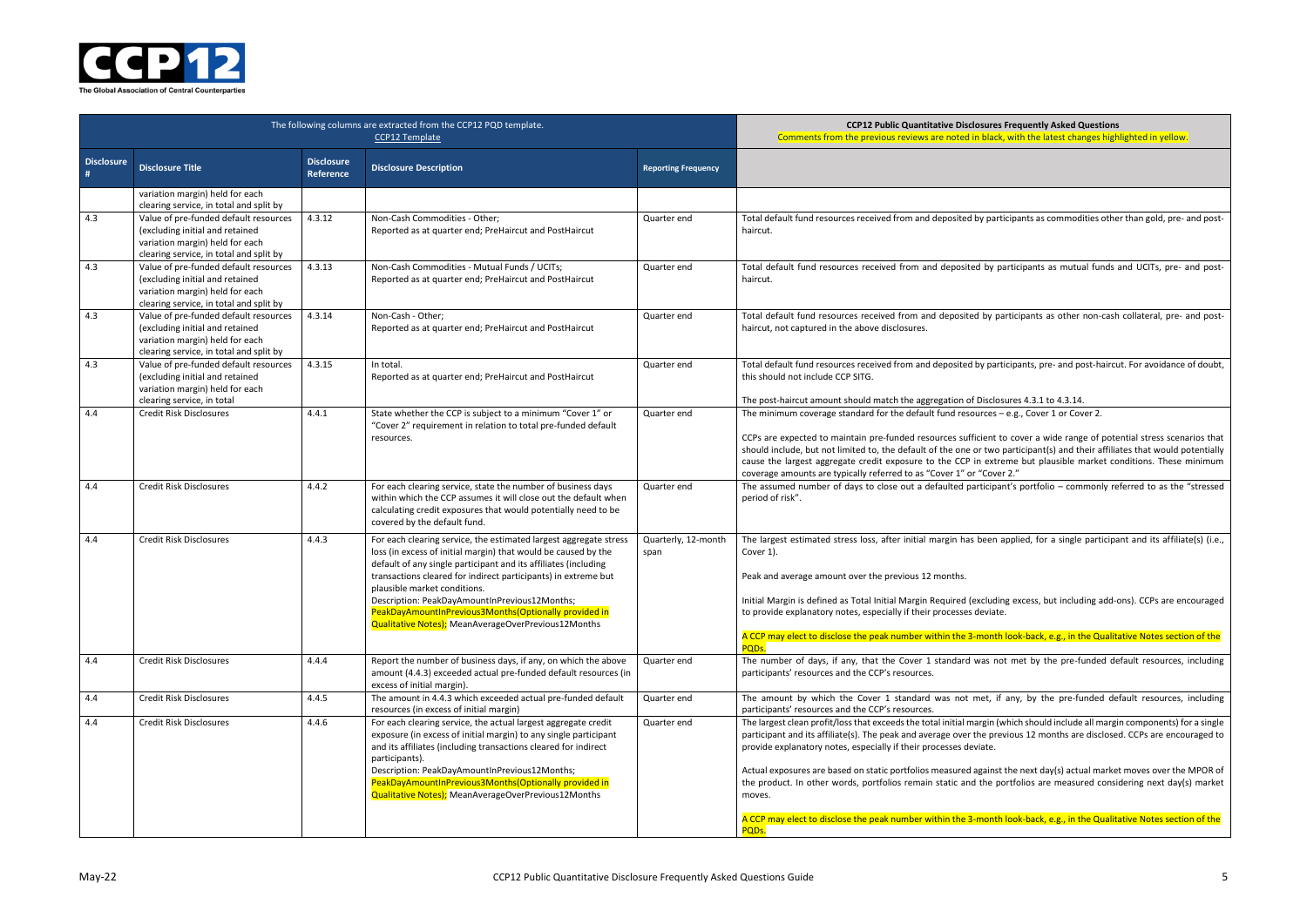**COPER BIG Products** Bures Frequently Asked Questions black, with the latest changes highlighted in yellow.

en applied, for any two participants and their affiliates (i.e.,

cluding excess, but including add-ons). CCPs are encouraged

nonth look-back, e.g., in the Qualitative Notes section of the

as not met by the pre-funded default resources, including

et, if any, by the pre-funded default resources, including

n (which should include all margin components) for any two he previous 12 months is disclosed. CCPs are encouraged to

ainst the next day(s) actual market moves over the MPOR of he portfolios are measured considering next day(s) market

nonth look-back, e.g., in the Qualitative Notes section of the

equirements and related haircuts. For efficiency, a CCP may parts of its website.

irements and related haircuts. For efficiency, a CCP may elect to disclose this website.

ateral haircut exceedances occurred.

8.4 refers to the previous quarter, as opposed to the testing

louse, client gross, and client net per clearing service.

ed at a central bank of issue of the currency concerned, prer each clearing service by house and client.

ed at other central banks, pre- and post-haircut. This should se and client.

ants held at commercial banks (e.g., reverse repo), pre- and ch clearing service by house and client.

ipants held at commercial banks, pre- and post-haircut. This by house and client.

nts as domestic sovereign government bonds, pre- and postaring service by house and client.



|                   | The following columns are extracted from the CCP12 PQD template.                                                                                        | <b>CCP12 Public Quantitative Disclosures Fred</b><br>Comments from the previous reviews are noted in black, wit |                                                                                                                                                                                                                                                                                                                                                                                                                                                                           |                            |                                                                                                                                                                                                                                                                                                                                                                                                                                                          |
|-------------------|---------------------------------------------------------------------------------------------------------------------------------------------------------|-----------------------------------------------------------------------------------------------------------------|---------------------------------------------------------------------------------------------------------------------------------------------------------------------------------------------------------------------------------------------------------------------------------------------------------------------------------------------------------------------------------------------------------------------------------------------------------------------------|----------------------------|----------------------------------------------------------------------------------------------------------------------------------------------------------------------------------------------------------------------------------------------------------------------------------------------------------------------------------------------------------------------------------------------------------------------------------------------------------|
| <b>Disclosure</b> | <b>Disclosure Title</b>                                                                                                                                 | <b>Disclosure</b><br>Reference                                                                                  | <b>Disclosure Description</b>                                                                                                                                                                                                                                                                                                                                                                                                                                             | <b>Reporting Frequency</b> |                                                                                                                                                                                                                                                                                                                                                                                                                                                          |
| 4.4               | <b>Credit Risk Disclosures</b>                                                                                                                          | 4.4.7                                                                                                           | For each clearing service, the estimated largest aggregate stress<br>loss (in excess of initial margin) that would be caused by the<br>default of any two participants and their affiliates (including<br>transactions cleared for indirect participants) in extreme but<br>plausible market conditions.<br>Description: PeakDayAmountInPrevious12Months;<br>PeakDayAmountInPrevious3Months(Optionally provided in<br>Qualitative Notes); MeanAverageOverPrevious12Months | Quarter end                | The largest estimated stress loss, after initial margin has been applie<br>Cover 2).<br>Peak and average amount over the previous 12 months.<br>Initial Margin is defined as Total Initial Margin Required (excluding ex<br>to provide explanatory notes, especially if their processes deviate.<br>A CCP may elect to disclose the peak number within the 3-month lool<br>PQDs.                                                                         |
| 4.4               | Credit Risk Disclosures                                                                                                                                 | 4.4.8                                                                                                           | Number of business days, if any, on which the above amount<br>(4.4.7) exceeded actual pre-funded default resources (in excess<br>of initial margin) and by how much.                                                                                                                                                                                                                                                                                                      | Quarter end                | The number of days, if any, that the Cover 2 standard was not mo<br>participants' resources and the CCP's resources.                                                                                                                                                                                                                                                                                                                                     |
| 4.4               | Credit Risk Disclosures                                                                                                                                 | 4.4.9                                                                                                           | The amount in 4.4.7 which exceeded actual pre-funded default<br>resources (in excess of initial margin)                                                                                                                                                                                                                                                                                                                                                                   | Quarter end                | The amount by which the Cover 2 standard was not met, if any<br>participants' resources and the CCP's resources.                                                                                                                                                                                                                                                                                                                                         |
| 4.4               | <b>Credit Risk Disclosures</b>                                                                                                                          | 4.4.10                                                                                                          | For each clearing service, what was the actual largest aggregate<br>credit exposure (in excess of initial margin) to any two<br>participants and their affiliates (including transactions cleared<br>for indirect participants)?<br>Description: PeakDayAmountInPrevious12Months;<br>PeakDayAmountInPrevious3Months(Optionally provided in the<br>Qualitative Notes); MeanAverageOverPrevious12Months.                                                                    | Quarter end                | The largest clean profit/loss that exceeds total initial margin (which s<br>participant and their affiliates. The peak and average over the previo<br>provide explanatory notes, especially if their processes deviate.<br>Actual exposures are based on static portfolios measured against the<br>the product. In other words, portfolios remain static and the portfo<br>moves.<br>A CCP may elect to disclose the peak number within the 3-month lool |
|                   |                                                                                                                                                         |                                                                                                                 |                                                                                                                                                                                                                                                                                                                                                                                                                                                                           |                            | PQD <sub>s</sub> .                                                                                                                                                                                                                                                                                                                                                                                                                                       |
| 5.1               | Assets eligible as initial margin, and<br>the respective haircuts applied                                                                               | 5.1.1                                                                                                           | Assets eligible as initial margin and the respective haircuts<br>applied                                                                                                                                                                                                                                                                                                                                                                                                  | Ad-Hoc                     | Assets that can be posted in satisfaction of initial margin requiremen<br>elect to disclose this by providing a link to publicly available parts of it                                                                                                                                                                                                                                                                                                   |
| 5.2               | Assets Eligible for pre-funded<br>participant contributions to the<br>default resources, and the respective<br>haircuts applied (if different from 5.1) | 5.2.1                                                                                                           | Assets Eligible for pre-funded participant contributions to the<br>default resources, and the respective haircuts applied (if<br>different from 5.1)                                                                                                                                                                                                                                                                                                                      | Ad-Hoc                     | Assets that can be posted in satisfaction of default fund requirements<br>to disclose this by providing a link to publicly available parts of its wel                                                                                                                                                                                                                                                                                                    |
| 5.3               | Results of testing of haircuts                                                                                                                          | 5.3.1                                                                                                           | Confidence interval targeted through the calculation of haircuts                                                                                                                                                                                                                                                                                                                                                                                                          | Quarter end                | Confidence interval targeted through the calculation of haircuts.                                                                                                                                                                                                                                                                                                                                                                                        |
| 5.3<br>5.3        | Results of testing of haircuts                                                                                                                          | 5.3.2                                                                                                           | Assumed holding/liquidation period for the assets accepted                                                                                                                                                                                                                                                                                                                                                                                                                | Quarter end                | Assumed holding period for asset accepted.                                                                                                                                                                                                                                                                                                                                                                                                               |
| 5.3               | Results of testing of haircuts<br>Results of testing of haircuts                                                                                        | 5.3.3<br>5.3.4                                                                                                  | Look-back period used for testing the haircuts<br>Number of days during the look-back period on which the fall in<br>value during the assumed holding/liquidation period exceeded<br>the haircut on an asset.                                                                                                                                                                                                                                                             | Quarter end<br>Quarterly   | Look-back period used for CCP's testing of the sufficiency of haircuts.<br>The number of days during the previous quarter where collateral hair<br>The reference to the look-back period in this Disclosure 5.3.4 refers<br>look-back period as defined in 5.3.3.                                                                                                                                                                                        |
| 6.1               | For each clearing service, total initial<br>margin required, split by house and<br>client<br>(or combined total if not segregated)                      | 6.1.1                                                                                                           | Total initial margin required split by house, client gross, client<br>net and<br>total (if not segregated);                                                                                                                                                                                                                                                                                                                                                               | Quarter end                | Total initial margin required, including all add-ons, split by house, clie                                                                                                                                                                                                                                                                                                                                                                               |
| 6.2               | For each clearing service, total initial<br>margin held, split by house and client                                                                      | 6.2.1                                                                                                           | Cash deposited at a central bank of issue of the currency<br>concerned; Total split by House and Client; PreHaircut and<br>PostHaircut                                                                                                                                                                                                                                                                                                                                    | Quarter end                | Total cash initial margin received from participants deposited at a ce<br>and post-haircut. This should also be reported separately for each cle                                                                                                                                                                                                                                                                                                         |
| $6.2\,$           | For each clearing service, total initial<br>margin held, split by house and client                                                                      | 6.2.2                                                                                                           | Cash deposited at other central banks; Total split by House and<br>Client; PreHaircut and PostHaircut                                                                                                                                                                                                                                                                                                                                                                     | Quarter end                | Total cash initial margin received from participants deposited at othe<br>also be reported separately for each clearing service by house and cli                                                                                                                                                                                                                                                                                                         |
| $6.2\,$           | For each clearing service, total initial<br>margin held, split by house and client                                                                      | 6.2.3                                                                                                           | Secured cash deposited at commercial banks (including reverse<br>repo); Total split by House and Client; PreHaircut and<br>PostHaircut                                                                                                                                                                                                                                                                                                                                    | Quarter end                | Total securitized cash initial margin received from participants held<br>post-haircut. This should also be reported separately for each clearing                                                                                                                                                                                                                                                                                                         |
| 6.2               | For each clearing service, total initial<br>margin held, split by house and client                                                                      | 6.2.4                                                                                                           | Unsecured cash deposited at commercial banks; Total split by<br>House and Client; PreHaircut and PostHaircut                                                                                                                                                                                                                                                                                                                                                              | Quarter end                | Total unsecuritized cash initial margin received from participants hel<br>should also be reported separately for each clearing service by house                                                                                                                                                                                                                                                                                                          |
| $6.2\,$           | For each clearing service, total initial<br>margin held, split by house and client                                                                      | 6.2.5                                                                                                           | Non-Cash Sovereign Government Bonds - Domestic; Total split<br>by House and Client; PreHaircut and PostHaircut                                                                                                                                                                                                                                                                                                                                                            | Quarter end                | Total initial margin received from and deposited by participants as do<br>haircut. This should also be reported separately for each clearing serv                                                                                                                                                                                                                                                                                                        |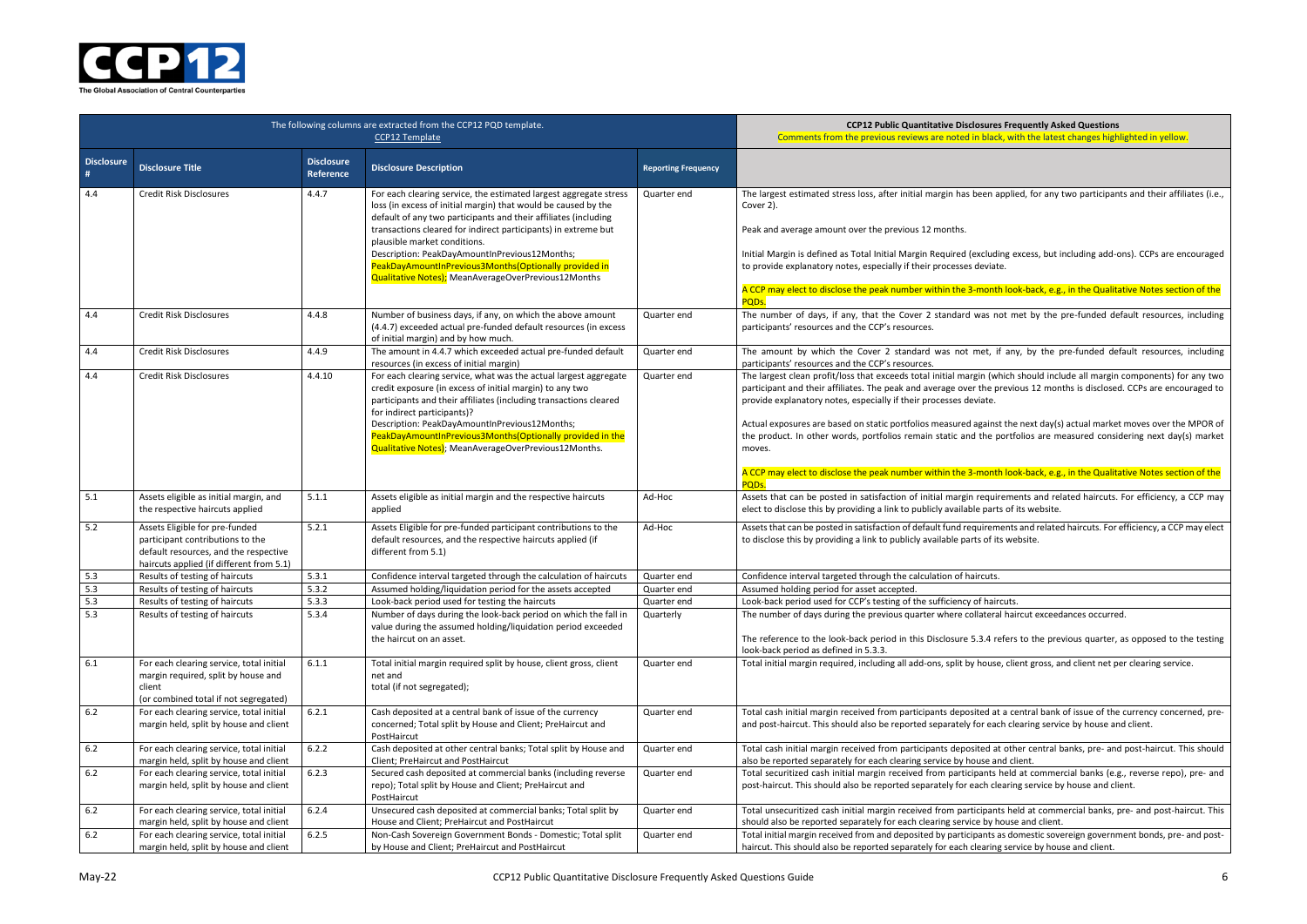

|                        | The following columns are extracted from the CCP12 PQD template.                                                                                                                                                               | <b>CCP12 Public Quantitative Disclosures</b><br>Comments from the previous reviews are noted in black |                                                                                                             |                            |                                                                                                                                          |
|------------------------|--------------------------------------------------------------------------------------------------------------------------------------------------------------------------------------------------------------------------------|-------------------------------------------------------------------------------------------------------|-------------------------------------------------------------------------------------------------------------|----------------------------|------------------------------------------------------------------------------------------------------------------------------------------|
| <b>Disclosure</b><br># | <b>Disclosure Title</b>                                                                                                                                                                                                        | <b>Disclosure</b><br>Reference                                                                        | <b>Disclosure Description</b>                                                                               | <b>Reporting Frequency</b> |                                                                                                                                          |
| $6.2$                  | For each clearing service, total initial<br>margin held, split by house and client                                                                                                                                             | 6.2.6                                                                                                 | Non-Cash Sovereign Government Bonds - Other; Total split by<br>House and Client; PreHaircut and PostHaircut | Quarter end                | Total initial margin received from and deposited by participants a<br>post-haircut. This should also be reported separately for each cle |
| $6.2\,$                | For each clearing service, total initial<br>margin held, split by house and client                                                                                                                                             | 6.2.7                                                                                                 | Non-Cash Agency Bonds; Total split by House and Client;<br><b>PreHaircut and PostHaircut</b>                | Quarter end                | Total initial margin received from and deposited by participants a<br>be reported separately for each clearing service by house and clie |
| $6.2$                  | For each clearing service, total initial<br>margin held, split by house and client                                                                                                                                             | 6.2.8                                                                                                 | Non-Cash State/municipal bonds; Total split by House and<br>Client; PreHaircut and PostHaircut              | Quarter end                | Total initial margin received from and deposited by participants<br>should also be reported separately for each clearing service by ho   |
| $6.2$                  | For each clearing service, total initial<br>margin held, split by house and client                                                                                                                                             | 6.2.9                                                                                                 | Non-Cash Corporate bonds; Total split by House and Client;<br><b>PreHaircut and PostHaircut</b>             | Quarter end                | Total initial margin received from and deposited by participants<br>also be reported separately for each clearing service by house an    |
| $6.2$                  | For each clearing service, total initial<br>margin held, split by house and client                                                                                                                                             | 6.2.10                                                                                                | Non-Cash Equities;<br>Total split by House and Client; PreHaircut and PostHaircut                           | Quarter end                | Total initial margin received from and deposited by participants<br>reported separately for each clearing service by house and client.   |
| $6.2\,$                | For each clearing service, total initial<br>margin held, split by house and client                                                                                                                                             | 6.2.11                                                                                                | Non-Cash Commodities - Gold;<br>Total split by House and Client; PreHaircut and PostHaircut                 | Quarter end                | Total initial margin received from and deposited by participan<br>reported separately for each clearing service by house and client.     |
| $6.2\,$                | For each clearing service, total initial<br>margin held, split by house and client                                                                                                                                             | 6.2.12                                                                                                | Non-Cash Commodities - Other; Total split by House and Client;<br><b>PreHaircut and PostHaircut</b>         | Quarter end                | Total initial margin received from and deposited by participants<br>This should also be reported separately for each clearing service I  |
| $6.2$                  | For each clearing service, total initial<br>margin held, split by house and client                                                                                                                                             | 6.2.13                                                                                                | Non-Cash - Mutual Funds / UCITs; Total split by House and<br>Client; PreHaircut and PostHaircut             | Quarter end                | Total initial margin received from and deposited by participants<br>should also be reported separately for each clearing service by ho   |
| $6.2$                  | For each clearing service, total initial<br>margin held, split by house and client                                                                                                                                             | 6.2.14                                                                                                | Non-Cash - Other; Total split by House and Client; PreHaircut<br>and PostHaircut                            | Quarter end                | Total initial margin received from and deposited by participants<br>captured in the above disclosures. This should also be reported so   |
| $6.2$                  | For each clearing service, total initial<br>margin held, split by house and client                                                                                                                                             | 6.2.15                                                                                                | For each clearing service, total initial margin held, split by house<br>and client (if segregated).         | Quarter end                | Total initial margin received from and deposited by participant<br>separately for each clearing service by house and client.             |
| 6.3                    | Initial Margin rates on individual<br>contracts, where the CCP sets such<br>rates                                                                                                                                              | 6.3.1                                                                                                 | Initial Margin rates on individual contracts where the CCP sets<br>such rates                               | Ad-Hoc                     | For efficiency, a CCP may elect to provide a link to publicly avai<br>individual contracts.                                              |
| 6.4                    | Type of initial margin model used (e.g.,<br>portfolio simulation or risk<br>aggregation) for each clearing service<br>and the key model design parameters<br>for each initial margin model applied<br>to that clearing service | 6.4.1                                                                                                 | Type of IM Model                                                                                            | Quarterly                  | Type of initial margin model.                                                                                                            |
| 6.4                    | Type of initial margin model used (e.g.,<br>portfolio simulation or risk<br>aggregation) for each clearing service<br>and the key model design parameters<br>for each initial margin model applied<br>to that clearing service | 6.4.2                                                                                                 | Type of IM Model Change Effective Date                                                                      | Quarterly                  | Type of initial margin model change effective date.                                                                                      |
| 6.4                    | Type of initial margin model used (e.g.,<br>portfolio simulation or risk<br>aggregation) for each clearing service<br>and the key model design parameters<br>for each initial margin model applied<br>to that clearing service | 6.4.3                                                                                                 | IM Model Name                                                                                               | Quarterly                  | Initial margin model name.                                                                                                               |
| 6.4                    | Type of initial margin model used (e.g.,<br>portfolio simulation or risk<br>aggregation) for each clearing service<br>and the key model design parameters<br>for each initial margin model applied<br>to that clearing service | 6.4.4                                                                                                 | IM Model Name Change Effective Date                                                                         | Quarterly                  | Initial margin model name effective date.                                                                                                |
| 6.4                    | Type of initial margin model used (e.g.,<br>portfolio simulation or risk<br>aggregation) for each clearing service<br>and the key model design parameters<br>for each initial margin model applied<br>to that clearing service | 6.4.5                                                                                                 | Single Tailed Confidence Level                                                                              | Quarterly                  | Single tailed confidence level used.                                                                                                     |

#### **Sures Frequently Asked Questions** black, with the latest changes highlighted in yellow.

ants as non-domestic sovereign government bonds, pre- and ch clearing service by house and client.

ants as agency bonds, pre- and post-haircut. This should also nd client.

pants as state/municipal bonds, pre- and post-haircut. This by house and client.

pants as corporate bonds, pre- and post-haircut. This should se and client.

pants as equities, pre- and post-haircut. This should also be

cipants as gold, pre- and post-haircut. This should also be

ants as commodities other than gold, pre- and post-haircut. vice by house and client.

pants as mutual funds and UCITs, pre- and post-haircut. This by house and client.

ants as other non-cash collateral, pre- and post-haircut, not ted separately for each clearing service by house and client. ipants, pre- and post-haircut. This should also be reported

available parts of its website that contain margin rates for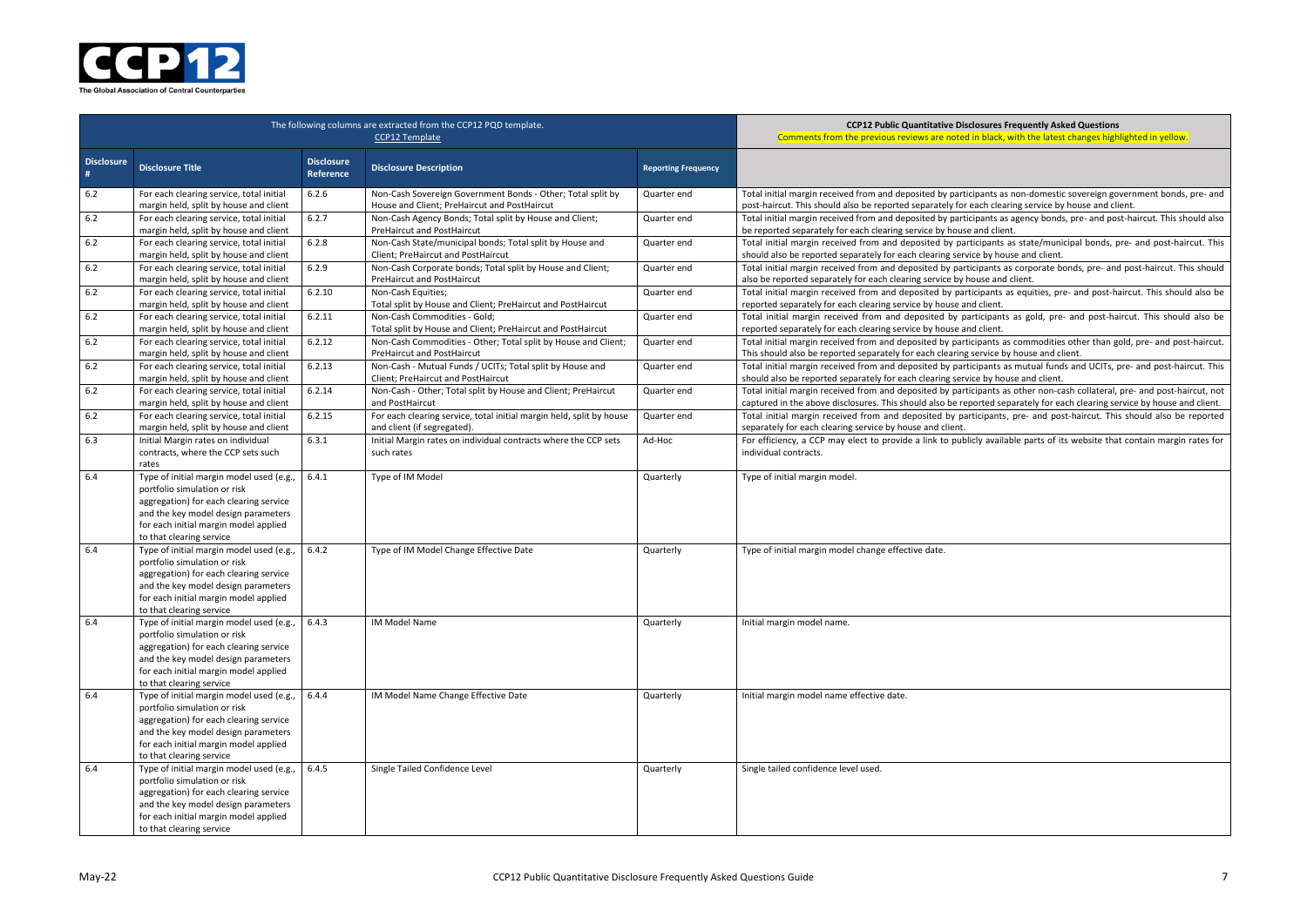| e encouraged to provide explanatory notes, especially if thei <sup>-</sup>                                                                                                               |
|------------------------------------------------------------------------------------------------------------------------------------------------------------------------------------------|
|                                                                                                                                                                                          |
|                                                                                                                                                                                          |
|                                                                                                                                                                                          |
|                                                                                                                                                                                          |
|                                                                                                                                                                                          |
|                                                                                                                                                                                          |
| that a CCP assumes in its margin model. The assumed MPOI<br>etween the point at which the CCP will have collected the las<br>be neutralized, either through liquidation of the defaulted |
| e encouraged to provide explanatory notes, especially if thei <sup>-</sup>                                                                                                               |
|                                                                                                                                                                                          |
|                                                                                                                                                                                          |
| ntain margin rates.                                                                                                                                                                      |
|                                                                                                                                                                                          |
| odel.                                                                                                                                                                                    |
|                                                                                                                                                                                          |
|                                                                                                                                                                                          |



|                   |                                                                                                                                                                                                                                |                                | The following columns are extracted from the CCP12 PQD template.<br>CCP12 Template | <b>CCP12 Public Quantitative Disclosures Frequently Asked Questions</b><br>Comments from the previous reviews are noted in black, with the latest changes highlighted in yellow. |                                                                                                                                                                                                                                                                                                                                                                                                                                                                                                                                                                           |
|-------------------|--------------------------------------------------------------------------------------------------------------------------------------------------------------------------------------------------------------------------------|--------------------------------|------------------------------------------------------------------------------------|----------------------------------------------------------------------------------------------------------------------------------------------------------------------------------|---------------------------------------------------------------------------------------------------------------------------------------------------------------------------------------------------------------------------------------------------------------------------------------------------------------------------------------------------------------------------------------------------------------------------------------------------------------------------------------------------------------------------------------------------------------------------|
| <b>Disclosure</b> | <b>Disclosure Title</b>                                                                                                                                                                                                        | <b>Disclosure</b><br>Reference | <b>Disclosure Description</b>                                                      | <b>Reporting Frequency</b>                                                                                                                                                       |                                                                                                                                                                                                                                                                                                                                                                                                                                                                                                                                                                           |
| 6.4               | Type of initial margin model used (e.g.<br>portfolio simulation or risk<br>aggregation) for each clearing service<br>and the key model design parameters<br>for each initial margin model applied<br>to that clearing service  | 6.4.6                          | Single Tailed Confidence Level Change Effective Date                               | Quarterly                                                                                                                                                                        | Single tailed confidence level used change effective date.                                                                                                                                                                                                                                                                                                                                                                                                                                                                                                                |
| 6.4               | Type of initial margin model used (e.g.<br>portfolio simulation or risk<br>aggregation) for each clearing service<br>and the key model design parameters<br>for each initial margin model applied<br>to that clearing service  | 6.4.7                          | Look Back Period                                                                   | Quarterly                                                                                                                                                                        | Look-back period for calibrating the initial margin model.<br>Disclosures are required on a clearing service level. CCPs are encouraged to provide explanatory notes, especially if their<br>processes deviate.                                                                                                                                                                                                                                                                                                                                                           |
| 6.4               | Type of initial margin model used (e.g.,<br>portfolio simulation or risk<br>aggregation) for each clearing service<br>and the key model design parameters<br>for each initial margin model applied<br>to that clearing service | 6.4.8                          | Look Back Period Change Effective Date                                             | Quarterly                                                                                                                                                                        | Look-back period change effective date.                                                                                                                                                                                                                                                                                                                                                                                                                                                                                                                                   |
| 6.4               | Type of initial margin model used (e.g.,<br>portfolio simulation or risk<br>aggregation) for each clearing service<br>and the key model design parameters<br>for each initial margin model applied<br>to that clearing service | 6.4.9                          | Adjustments                                                                        | Quarterly                                                                                                                                                                        | Adjustments to the initial margin model.                                                                                                                                                                                                                                                                                                                                                                                                                                                                                                                                  |
| 6.4               | Type of initial margin model used (e.g.<br>portfolio simulation or risk<br>aggregation) for each clearing service<br>and the key model design parameters<br>for each initial margin model applied<br>to that clearing service  | 6.4.10                         | Adjustments Change Effective Date                                                  | Quarterly                                                                                                                                                                        | Adjustments change effective date.                                                                                                                                                                                                                                                                                                                                                                                                                                                                                                                                        |
| 6.4               | Type of initial margin model used (e.g.<br>portfolio simulation or risk<br>aggregation) for each clearing service<br>and the key model design parameters<br>for each initial margin model applied<br>to that clearing service  | 6.4.11                         | Close Out Period (days)                                                            | Quarterly                                                                                                                                                                        | The close out period or margin period of risk (or "MPOR") that a CCP assumes in its margin model. The assumed MPOR<br>or closeout period should incorporate explicitly the time between the point at which the CCP will have collected the last<br>margin payment and the point at which market risk will be neutralized, either through liquidation of the defaulted<br>participant's portfolio or through hedging.<br>Disclosures are required on a clearing service level. CCPs are encouraged to provide explanatory notes, especially if their<br>processes deviate. |
| 6.4               | Type of initial margin model used (e.g.,<br>portfolio simulation or risk<br>aggregation) for each clearing service<br>and the key model design parameters<br>for each initial margin model applied<br>to that clearing service | 6.4.12                         | Close out period change Effective Date                                             | Quarterly                                                                                                                                                                        | Close out period change effective date.                                                                                                                                                                                                                                                                                                                                                                                                                                                                                                                                   |
| 6.4               | Type of initial margin model used (e.g.,<br>portfolio simulation or risk<br>aggregation) for each clearing service<br>and the key model design parameters<br>for each initial margin model applied<br>to that clearing service | 6.4.13                         | <b>IM Rates Link</b>                                                               | Quarterly                                                                                                                                                                        | A link to publicly available parts of a CCP's website that contain margin rates.                                                                                                                                                                                                                                                                                                                                                                                                                                                                                          |
| 6.4               | Type of initial margin model used (e.g.<br>portfolio simulation or risk<br>aggregation) for each clearing service<br>and the key model design parameters<br>for each initial margin model applied<br>to that clearing service  | 6.4.14                         | Frequency of Parameter Review                                                      | Quarter end                                                                                                                                                                      | Frequency of the parameter review for the initial margin model.                                                                                                                                                                                                                                                                                                                                                                                                                                                                                                           |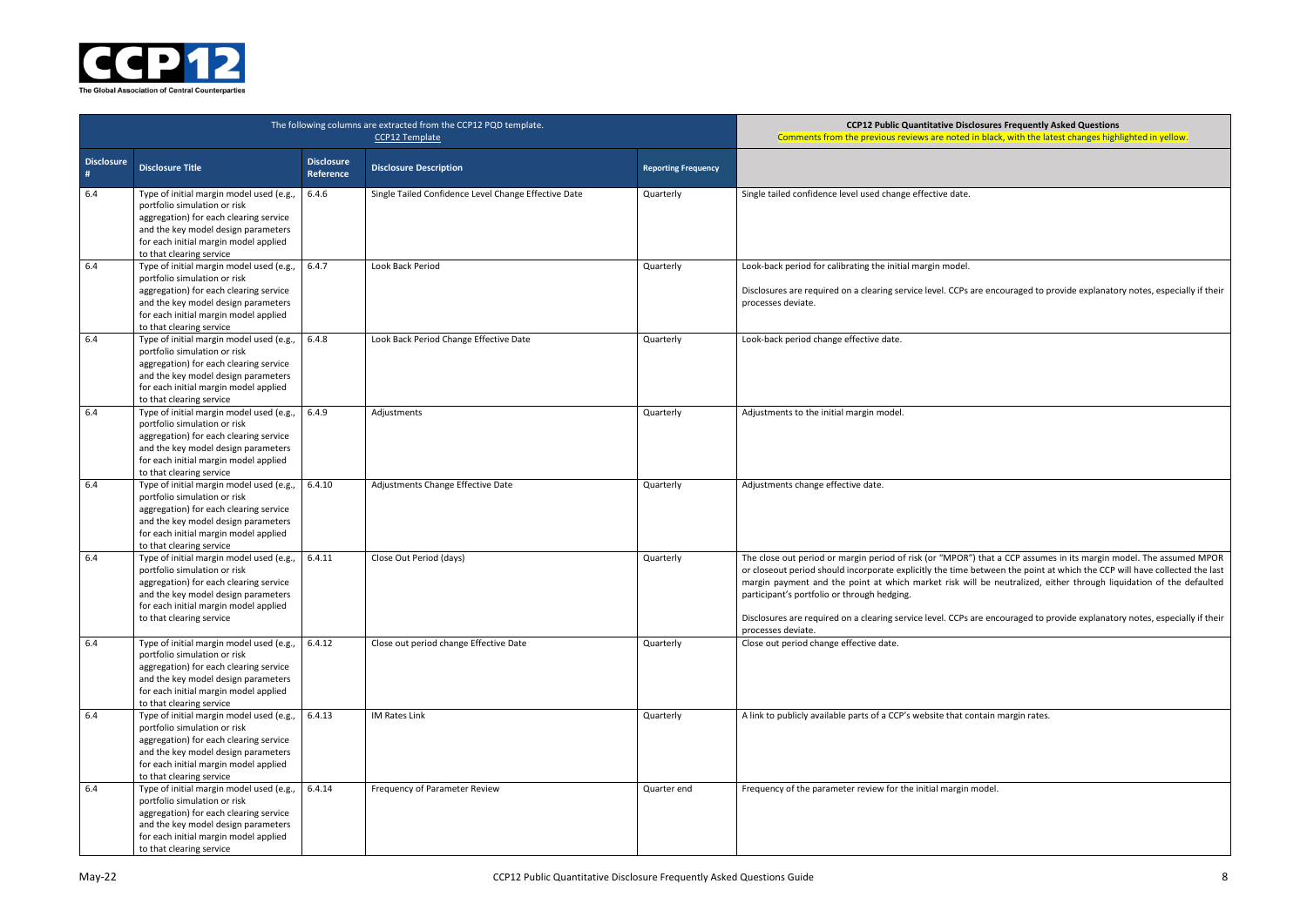| ires Frequently Asked Questions<br>lack, with the latest changes highlighted in yellow.                                     |
|-----------------------------------------------------------------------------------------------------------------------------|
|                                                                                                                             |
|                                                                                                                             |
|                                                                                                                             |
| e based on clean profit and loss at a participant and account<br>ed, including add-ons. The clean profit and loss assume no |
| s, consistent with the PQD standards.                                                                                       |
| spects of the margin (required), meaning it should include<br>ncouraged to provide explanatory notes, especially if their   |
|                                                                                                                             |
|                                                                                                                             |
|                                                                                                                             |
| blied by the number of days covered in the back-test). The<br>gregation requirements. Observations include gain and loss    |
| ervations - number of initial margin breaches] / number of                                                                  |
| gin breach over the previous 12 months                                                                                      |
| observed during the previous 3-month period and add this                                                                    |
| may elect to state whether margin add-ons are included in<br>d also be provided in this section.                            |
| one initial margin breach occurred over the previous 12                                                                     |
| all participants, including any intra-day variation margin                                                                  |
| s all participants, including any intra-day variation margin<br>riod.                                                       |
| oss all participants, including any intra-day initial margin                                                                |



|                                       |                                                                                                                                                                                                                                |                                | The following columns are extracted from the CCP12 PQD template.<br>CCP <sub>12</sub> Template                                                                          | <b>CCP12 Public Quantitative Disclosures Frequently Asked Questions</b><br>Comments from the previous reviews are noted in black, with the latest changes highlighted in yellow. |                                                                                                                                                                                                                                                                                                                                                                                                                                                                                                               |
|---------------------------------------|--------------------------------------------------------------------------------------------------------------------------------------------------------------------------------------------------------------------------------|--------------------------------|-------------------------------------------------------------------------------------------------------------------------------------------------------------------------|----------------------------------------------------------------------------------------------------------------------------------------------------------------------------------|---------------------------------------------------------------------------------------------------------------------------------------------------------------------------------------------------------------------------------------------------------------------------------------------------------------------------------------------------------------------------------------------------------------------------------------------------------------------------------------------------------------|
| <b>Disclosure</b><br>$\boldsymbol{H}$ | <b>Disclosure Title</b>                                                                                                                                                                                                        | <b>Disclosure</b><br>Reference | <b>Disclosure Description</b>                                                                                                                                           | <b>Reporting Frequency</b>                                                                                                                                                       |                                                                                                                                                                                                                                                                                                                                                                                                                                                                                                               |
| 6.4                                   | Type of initial margin model used (e.g.,<br>portfolio simulation or risk<br>aggregation) for each clearing service<br>and the key model design parameters<br>for each initial margin model applied<br>to that clearing service | 6.4.15                         | Frequency of Parameter Review Change Effective Date                                                                                                                     | Quarterly                                                                                                                                                                        | Frequency of parameter review change effective date.                                                                                                                                                                                                                                                                                                                                                                                                                                                          |
| 6.5                                   | Results of back-testing of initial<br>margin. At a minimum, this should<br>include, for each clearing service and<br>each initial margin model applied to<br>that clearing service                                             | 6.5.1.1                        | Number of times over the past twelve months that margin<br>coverage held against any account fell below the actual marked-<br>to-market exposure of that member account | Quarterly, 12-month<br>span                                                                                                                                                      | The total number of initial margin breaches per clearing service based on clean profit and loss at a participant and account<br>level that is measured against the total initial margin required, including add-ons. The clean profit and loss assume no<br>change in positions over the margin period of risk.<br>The period captured under this Disclosure includes 12 months, consistent with the PQD standards.                                                                                           |
|                                       |                                                                                                                                                                                                                                |                                |                                                                                                                                                                         |                                                                                                                                                                                  | Preferred method to use in the testing process is against all aspects of the margin (required), meaning it should include<br>any liquidity or concentration add-on amounts. CCPs are encouraged to provide explanatory notes, especially if their<br>processes deviate.                                                                                                                                                                                                                                       |
| 6.5                                   | Specify if measured<br>intraday/continuously or only once a<br>day. If once a day, specify at what time<br>of day.                                                                                                             | 6.5.1.2                        | Frequency of daily back-testing result measurements.                                                                                                                    | Quarterly, 12-month<br>span                                                                                                                                                      | Number of times a day back-testing is conducted.                                                                                                                                                                                                                                                                                                                                                                                                                                                              |
| 6.5                                   | Specify if measured<br>intraday/continuously or only once a<br>day. If once a day, specify at what time<br>of day.                                                                                                             | 6.5.1.3                        | Time of daily back-testing result if measured once a day.                                                                                                               | Quarterly, 12-month<br>span                                                                                                                                                      | Time of day of completion of back-testing - e.g., end-of-day.                                                                                                                                                                                                                                                                                                                                                                                                                                                 |
| 6.5                                   | Results of back-testing of initial<br>margin. At a minimum, this should<br>include, for each clearing service and<br>each initial margin model applied to<br>that clearing service                                             | 6.5.2                          | Number of observations                                                                                                                                                  | Quarterly, 12-month<br>span                                                                                                                                                      | The number of observations (i.e., number of accounts multiplied by the number of days covered in the back-test). The<br>number of accounts per participant are dependent on the segregation requirements. Observations include gain and loss<br>records.                                                                                                                                                                                                                                                      |
| 6.5                                   | Results of back-testing of initial<br>margin. At a minimum, this should<br>include, for each clearing service and<br>each initial margin model applied to<br>that clearing service                                             | 6.5.3                          | Achieved coverage level                                                                                                                                                 | Quarterly, 12-month<br>span                                                                                                                                                      | Achieved coverage level is computed as the [number of observations - number of initial margin breaches] / number of<br>observations.                                                                                                                                                                                                                                                                                                                                                                          |
| 6.5                                   | Results of back-testing of initial<br>margin. At a minimum, this should<br>include, for each clearing service and<br>each initial margin model applied to<br>that clearing service                                             | 6.5.4                          | Where breaches of initial margin coverage (as defined in 6.5(a))<br>have occurred, report on size of uncovered exposure; Peak size                                      | Quarterly, 12-month<br>span;<br>Quarterly, 3-month<br>span(Optionally<br>provided in the<br><b>Qualitative Notes)</b>                                                            | The size of the largest uncovered exposure or peak initial margin breach over the previous 12 months.<br>6.5.4: A CCP may elect to additionally report the "Peak Size" observed during the previous 3-month period and add this<br>to the Qualitative Notes section of the PQDs.<br>6.5: Within the Qualitative Notes section of the PQDs, CCPs may elect to state whether margin add-ons are included in<br>the back-testing model calculations. The type of add-ons could also be provided in this section. |
| 6.5                                   | Results of back-testing of initial<br>margin. At a minimum, this should<br>include, for each clearing service and<br>each initial margin model applied to<br>that clearing service                                             | 6.5.5                          | Where breaches of initial margin coverage (as defined in 6.5(a))<br>have occurred, report on size of uncovered exposure; Average<br>Size                                | Quarterly, 12-month<br>span                                                                                                                                                      | The mean average of all uncovered exposures, if more than one initial margin breach occurred over the previous 12<br>months.                                                                                                                                                                                                                                                                                                                                                                                  |
| 6.6                                   | Average Total Variation Margin Paid to<br>the CCP by participants each business<br>day                                                                                                                                         | 6.6.1                          | Average Total Variation Margin Paid to the CCP by participants<br>each business day                                                                                     | Quarterly                                                                                                                                                                        | The average total variation margin paid to the CCP across all participants, including any intra-day variation margin<br>payments, during the quarterly reporting period.                                                                                                                                                                                                                                                                                                                                      |
| 6.7                                   | Maximum total variation margin paid<br>to the CCP on any given business day<br>over the period                                                                                                                                 | 6.7.1                          | Maximum total variation margin paid to the CCP on any given<br>business day over the period                                                                             | Quarterly                                                                                                                                                                        | The maximum total variation margin paid to the CCP across all participants, including any intra-day variation margin<br>payments, on any given day during the quarterly reporting period.                                                                                                                                                                                                                                                                                                                     |
| 6.8                                   | Maximum aggregate initial margin<br>calls on any given business day over<br>the period                                                                                                                                         | 6.8.1                          | Maximum aggregate initial margin calls on any given business<br>day over the period                                                                                     | Quarterly                                                                                                                                                                        | The maximum total initial margin paid to the CCP by across all participants, including any intra-day initial margin<br>payments, on any given day during the quarterly reporting period.                                                                                                                                                                                                                                                                                                                      |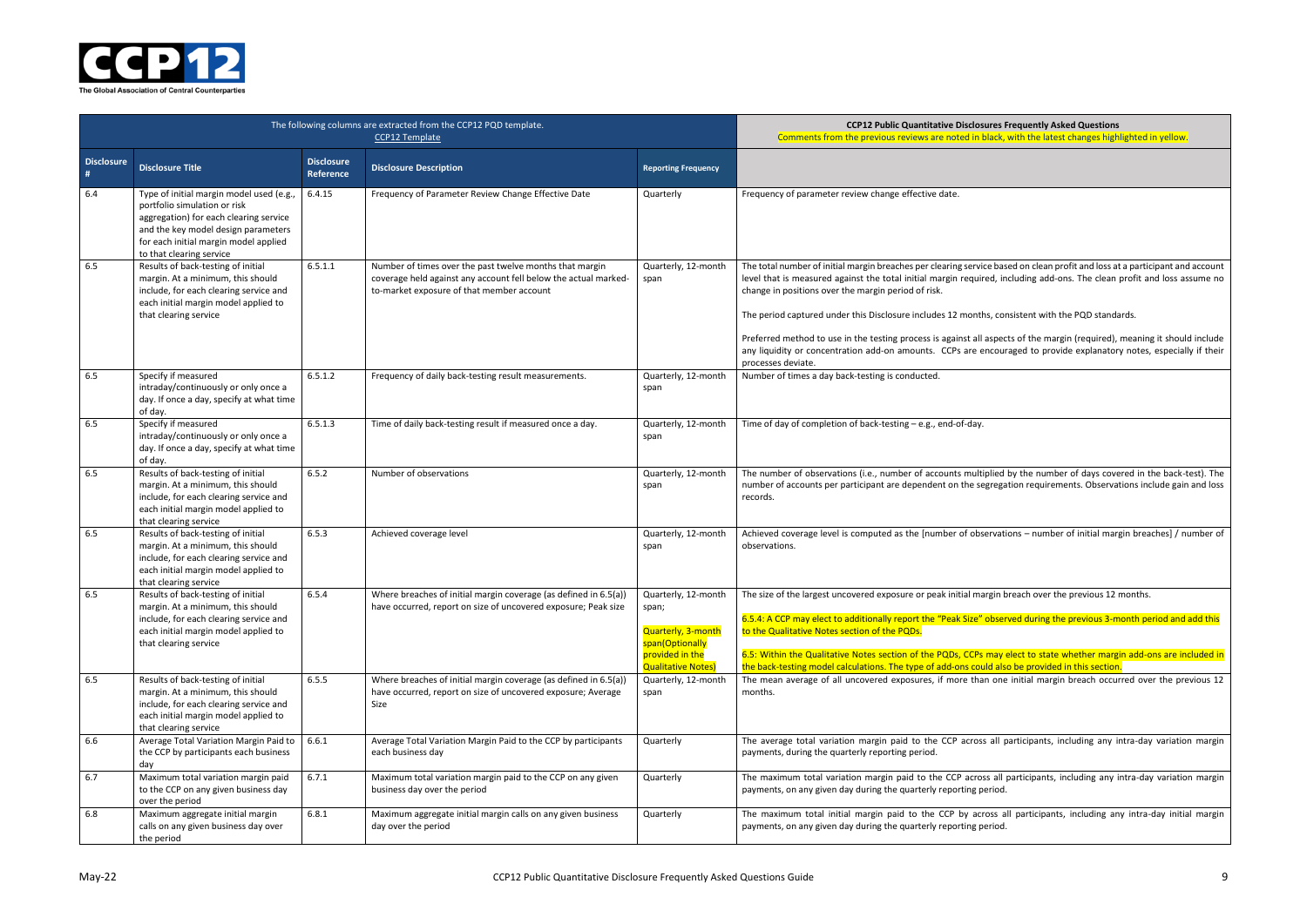**COPER BIG Productly Asked Questions** black, with the latest changes highlighted in yellow.

 $ces - e.g., Cover 1 or Cover 2.$ 

and maintain liquidity resources to meet the largest potential rticipant and its affiliates in aggregate and per currency on a

entral bank of issue of the currency concerned.

er central banks.

ted at commercial banks, primarily represents reverse repo.

 $\overline{\text{sited at commercial banks}}$ .

ines of credit (i.e., those for which collateral/security will be exchange swaps and committed repos.

ted lines of credit (i.e., which the CCP may draw without

collateral held in custody and investments that are readily highly reliable funding arrangements even in extreme but

closures  $7.1.2$  to  $7.1.9$ .

or facilities; otherwise report "No".

schedule does not exist or to the extent it would help to explanatory notes to describe the CCP's payment priority

waterfall.

ipant and its affiliates (i.e. Cover 1 firm) in aggregate under quarter.

regate Cover 1 liquidity requirement calculated on each day



|                        | The following columns are extracted from the CCP12 PQD template.                                                                                     | <b>CCP12 Public Quantitative Disclos</b><br>Comments from the previous reviews are noted in b |                                                                                                                                                                                                                                                                                                                                                     |                            |                                                                                                                                                                                                                                            |
|------------------------|------------------------------------------------------------------------------------------------------------------------------------------------------|-----------------------------------------------------------------------------------------------|-----------------------------------------------------------------------------------------------------------------------------------------------------------------------------------------------------------------------------------------------------------------------------------------------------------------------------------------------------|----------------------------|--------------------------------------------------------------------------------------------------------------------------------------------------------------------------------------------------------------------------------------------|
| <b>Disclosure</b><br># | <b>Disclosure Title</b>                                                                                                                              | <b>Disclosure</b><br><b>Reference</b>                                                         | <b>Disclosure Description</b>                                                                                                                                                                                                                                                                                                                       | <b>Reporting Frequency</b> |                                                                                                                                                                                                                                            |
| 7.1                    | <b>Liquidity Risk</b>                                                                                                                                | 7.1.1                                                                                         | State whether the clearing service maintains sufficient liquid<br>resources to 'Cover 1' or 'Cover 2'.                                                                                                                                                                                                                                              | Quarter end                | The minimum coverage standard for the CCP's liquid resourc<br>All CCPs are required to meet a Cover 1 minimum standard a<br>payment obligation resulting from the default of a single par<br>same day basis.                               |
| 7.1                    | <b>Liquidity Risk</b>                                                                                                                                | 7.1.2                                                                                         | Size and composition of qualifying liquid resources for each<br>clearing service; (a) Cash deposited at a central bank of issue of<br>the currency concerned                                                                                                                                                                                        | Quarter end                | Qualifying liquid resources in terms of cash deposited at a ce                                                                                                                                                                             |
| 7.1                    | <b>Liquidity Risk</b>                                                                                                                                | 7.1.3                                                                                         | Size and composition of qualifying liquid resources for each<br>clearing service; (b) Cash deposited at other central banks                                                                                                                                                                                                                         | Quarter end                | Qualifying liquid resources in terms of cash deposited at othe                                                                                                                                                                             |
| 7.1                    | Liquidity Risk                                                                                                                                       | 7.1.4                                                                                         | Size and composition of qualifying liquid resources for each<br>clearing service; (c) Secured cash deposited at commercial banks<br>(including reverse repo)                                                                                                                                                                                        | Quarter end                | Qualifying liquid resources in terms of secured cash deposit<br>Overnight reverse repos are considered here.                                                                                                                               |
| 7.1                    | <b>Liquidity Risk</b>                                                                                                                                | 7.1.5                                                                                         | Size and composition of qualifying liquid resources for each<br>clearing service; (d) Unsecured cash deposited at commercial<br>banks                                                                                                                                                                                                               | Quarter end                | Qualifying liquid resources in terms of unsecured cash depos                                                                                                                                                                               |
| 7.1                    | <b>Liquidity Risk</b>                                                                                                                                | 7.1.6                                                                                         | Size and composition of qualifying liquid resources for each<br>clearing service; (e) secured committed lines of credit (i.e., those<br>for which collateral/security will be provided by the CCP if<br>drawn) including committed foreign exchange swaps and<br>committed repos                                                                    | Quarter end                | Qualifying liquid resources in terms of secured committed li<br>provided by the CCP if drawn) including committed foreign e                                                                                                                |
| 7.1                    | <b>Liquidity Risk</b>                                                                                                                                | 7.1.7                                                                                         | Size and composition of qualifying liquid resources for each<br>clearing service; (f) unsecured committed lines of credit (i.e.,<br>which the CCP may draw without providing collateral/security)                                                                                                                                                   | Quarter end                | Qualifying liquid resources in terms of unsecured committ<br>providing collateral/security).                                                                                                                                               |
| 7.1                    | <b>Liquidity Risk</b>                                                                                                                                | 7.1.8                                                                                         | Size and composition of qualifying liquid resources for each<br>clearing service; (g) highly marketable collateral held in custody<br>and investments that are readily available and convertible into<br>cash with prearranged and highly reliable funding arrangements<br>even in extreme but plausible market conditions                          | Quarter end                | Qualifying liquid resources in terms of highly marketable o<br>available and convertible into cash with prearranged and I<br>plausible market conditions.                                                                                  |
| 7.1                    | <b>Liquidity Risk</b>                                                                                                                                | 7.1.9                                                                                         | Size and composition of qualifying liquid resources for each<br>clearing service; (h) other                                                                                                                                                                                                                                                         | Quarter end                | Any other qualifying liquid resources not covered under Disc                                                                                                                                                                               |
| 7.1                    | <b>Liquidity Risk</b>                                                                                                                                | 7.1.10                                                                                        | State whether the CCP has routine access to central bank<br>liquidity or facilities.                                                                                                                                                                                                                                                                | Quarterly                  | "Yes", if the CCP has routine access to central bank liquidity                                                                                                                                                                             |
| $7.1\,$                | <b>Liquidity Risk</b>                                                                                                                                | 7.1.11                                                                                        | Details regarding the schedule of payments or priority for<br>allocating payments, if such exists, and any applicable rule,<br>policy, procedure, and governance arrangement around such<br>decision making.                                                                                                                                        | Quarter end                | A description of the CCP's payment priority waterfall, if a<br>understand the CCP's procedures. CCPs should provide e<br>waterfall, as they are likely to vary across CCPs.<br>A CCP should confirm if they do not have a payment priority |
| 7.2                    | Size and composition of any<br>supplementary liquidity risk resources<br>for each clearing service above those<br>qualifying liquid resources above. | 7.2.1                                                                                         | Size and composition of any supplementary liquidity risk<br>resources for each clearing service above those qualifying liquid<br>resources in 7.1                                                                                                                                                                                                   | Quarter end                | CCPs are encouraged to provide explanatory notes.                                                                                                                                                                                          |
| 7.3                    | <b>Liquidity Risk</b>                                                                                                                                | 7.3.1                                                                                         | Estimated largest same-day and, where relevant, intraday and<br>multiday payment obligation in total that would be caused by<br>the default of any single participant and its affiliates (including<br>transactions cleared for indirect participants) in extreme but<br>plausible market conditions; Forward looking measure reported<br>quarterly | Quarterly                  | The estimated largest payment obligation of a single partici<br>extreme but plausible market conditions, over the previous o                                                                                                               |
| 7.3                    | <b>Liquidity Risk</b>                                                                                                                                | 7.3.2                                                                                         | Report the number of business days, if any, on which the above<br>amount exceeded its qualifying liquid resources (identified as in<br>7.1, and available at the point the breach occurred), and by how<br>much.;<br>No. of days in quarter                                                                                                         | Quarterly                  | Number of business days, if any, when a breach of the aggr<br>during the quarter was observed.                                                                                                                                             |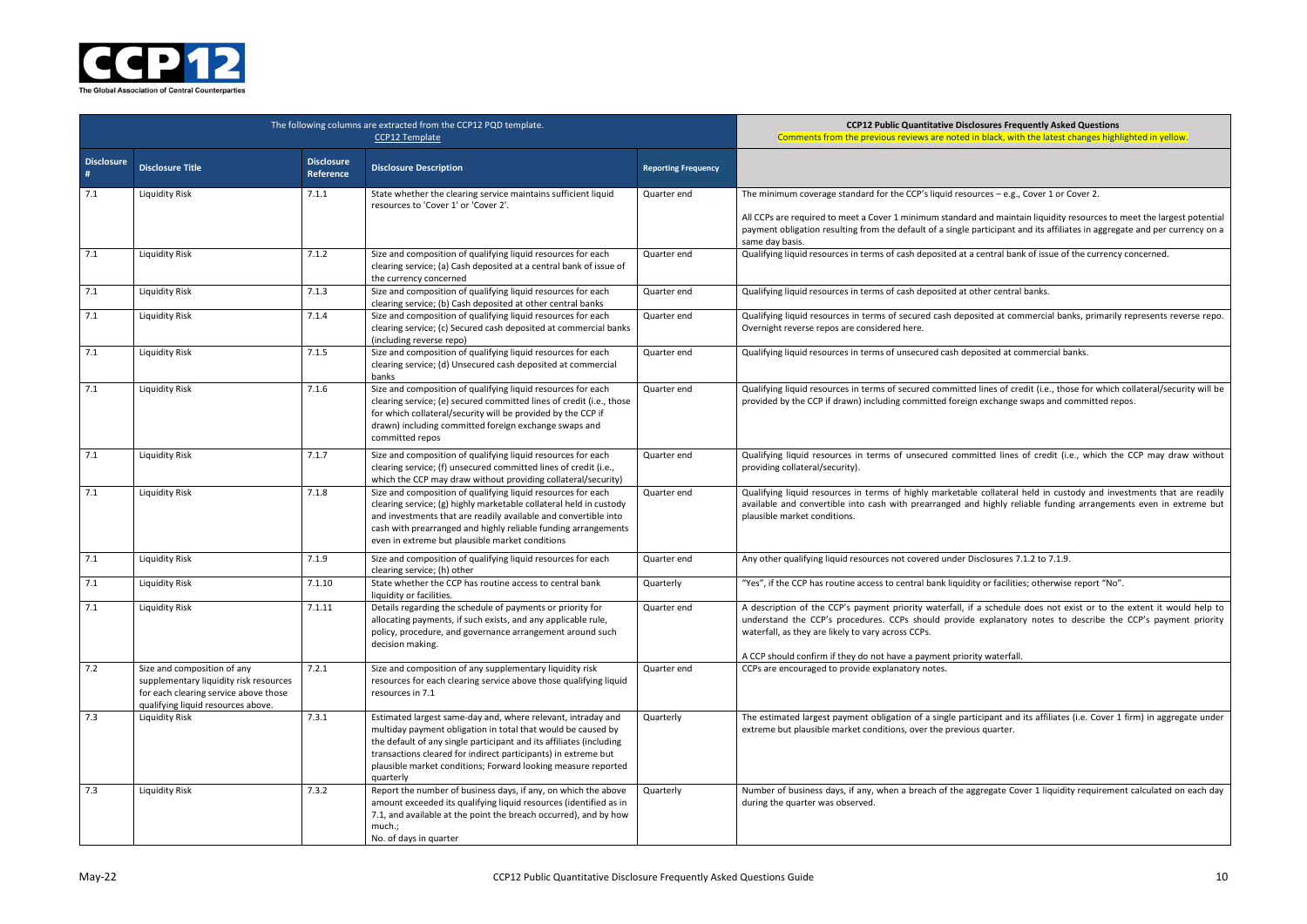**COPER Bubbis Prequently Asked Questions** black, with the latest changes highlighted in yellow.

2, the amount of that breach.

loss) for a single participant and its affiliates. The peak over

tipant and its affiliates (i.e. Cover 1 firm) per currency under quarter.

 $\cdot$  1 liquidity requirement per currency calculated on each day

6, the amount of that breach.

tlement mechanism.

tlement mechanism.

tlement mechanism.

ettlement mechanism.

settlement mechanism.

ettlement mechanism.

ent of a participant default, as defined under the CCP's rules, the amount of defaulter's initial margin, if applicable.

disclosures in accordance with its legal and regulatory

ent of a participant default, as defined under the CCP's rules, ces, other than initial margin, used to cover the defaulter's

ent of a participant default, as defined under the CCP's rules, ed-out of the defaulter, if applicable.

 $\alpha$ ent of a participant default, as defined under the CCP's rules, ed of the defaulter, if applicable.



|                        | The following columns are extracted from the CCP12 PQD template.                                | <b>CCP12 Public Quantitative Disclos</b><br>Comments from the previous reviews are noted in I |                                                                                                                                                                                                                                                                                                                                                                      |                            |                                                                                                                                                                                                          |
|------------------------|-------------------------------------------------------------------------------------------------|-----------------------------------------------------------------------------------------------|----------------------------------------------------------------------------------------------------------------------------------------------------------------------------------------------------------------------------------------------------------------------------------------------------------------------------------------------------------------------|----------------------------|----------------------------------------------------------------------------------------------------------------------------------------------------------------------------------------------------------|
| <b>Disclosure</b><br># | <b>Disclosure Title</b>                                                                         | <b>Disclosure</b><br>Reference                                                                | <b>Disclosure Description</b>                                                                                                                                                                                                                                                                                                                                        | <b>Reporting Frequency</b> |                                                                                                                                                                                                          |
| 7.3                    | <b>Liquidity Risk</b>                                                                           | 7.3.3                                                                                         | Number of business days, if any, on which the above amount<br>exceeded its qualifying liquid resources (identified as in 7.1, and<br>available at the point the breach occurred), and by how much;<br>Amount of excess on each day                                                                                                                                   | Quarterly                  | When a breach was observed, as reported in Disclosure 7.3.                                                                                                                                               |
| 7.3                    | <b>Liquidity Risk</b>                                                                           | 7.3.4                                                                                         | Actual largest intraday and multiday payment obligation of a<br>single participant and its affiliates (including transactions<br>cleared for indirect participants) over the past twelve months;<br>Peak day amount in previous twelve months                                                                                                                        | Quarterly                  | The largest actual payment obligation (e.g., clean profit and<br>the previous 12 months is disclosed.                                                                                                    |
| 7.3                    | <b>Liquidity Risk</b>                                                                           | 7.3.5                                                                                         | Estimated largest same-day and, where relevant, intraday and<br>multiday payment obligation in each relevant currency that<br>would be caused by the default of any single participant and its<br>affiliates (including transactions cleared for indirect participants)<br>in extreme but plausible market conditions; Forward looking<br>measure reported quarterly | Quarterly                  | The estimated largest payment obligation of a single partici<br>extreme but plausible market conditions, over the previous                                                                               |
| 7.3                    | <b>Liquidity Risk</b>                                                                           | 7.3.6                                                                                         | Number of business days, if any, on which the above amounts<br>exceeded its qualifying liquid resources in each relevant<br>currency (as identified in 7.1 and available at the point the<br>breach occurred), and by how much                                                                                                                                       | Quarterly                  | Number of business days, if any, when a breach of the Cover<br>during the quarter was observed.                                                                                                          |
| 7.3                    | <b>Liquidity Risk</b>                                                                           | 7.3.7                                                                                         | Report the number of business days, if any, on which the above<br>amounts exceeded its qualifying liquid resources in each<br>relevant currency (as identified in 7.1 and available at the point<br>the breach occurred), and by how much; Amount of excess on<br>each day                                                                                           | Quarterly                  | When a breach was observed, as reported in Disclosure 7.3.                                                                                                                                               |
| 12.1                   | Percentage of settlements by value<br>effected using a DvP, DvD or PvP<br>settlement mechanism  | 12.1.1                                                                                        | Percentage of settlements by value effected using a DvP<br>settlement mechanism                                                                                                                                                                                                                                                                                      | Quarterly                  | Percentage of settlements by value effected using a DvP set                                                                                                                                              |
| 12.1                   | Percentage of settlements by value<br>effected using a DvP, DvD or PvP<br>settlement mechanism  | 12.1.2                                                                                        | Percentage of settlements by value effected using a DvD<br>settlement mechanism                                                                                                                                                                                                                                                                                      | Quarterly                  | Percentage of settlements by value effected using a DvD set                                                                                                                                              |
| 12.1                   | Percentage of settlements by value<br>effected using a DvP, DvD or PvP<br>settlement mechanism  | 12.1.3                                                                                        | Percentage of settlements by value effected using a PvP<br>settlement mechanism                                                                                                                                                                                                                                                                                      | Quarterly                  | Percentage of settlements by value effected using a PvP sett                                                                                                                                             |
| 12.2                   | Percentage of settlements by volume<br>effected using a DvP, DvD or PvP<br>settlement mechanism | 12.2.1                                                                                        | Percentage of settlements by volume effected using a DvP<br>settlement mechanism                                                                                                                                                                                                                                                                                     | Quarterly                  | Percentage of settlements by volume effected using a DvP so                                                                                                                                              |
| 12.2                   | Percentage of settlements by volume<br>effected using a DvP, DvD or PvP<br>settlement mechanism | 12.2.2                                                                                        | Percentage of settlements by volume effected using a DvD<br>settlement mechanism                                                                                                                                                                                                                                                                                     | Quarterly                  | Percentage of settlements by volume effected using a DvD s                                                                                                                                               |
| 12.2                   | Percentage of settlements by volume<br>effected using a DvP, DvD or PvP<br>settlement mechanism | 12.2.3                                                                                        | Percentage of settlements by volume effected using a PvP<br>settlement mechanism                                                                                                                                                                                                                                                                                     | Quarterly                  | Percentage of settlements by volume effected using a PvP se                                                                                                                                              |
| 13.1                   | quantitative information related to<br>defaults                                                 | 13.1.1                                                                                        | Quantitative information related to defaults; Amount of loss<br>versus amount of initial margin                                                                                                                                                                                                                                                                      | Ad-hoc                     | Subject to relevant legal and regulatory obligations, in the ev<br>a CCP should disclose the amount of defaulter's loss versus t<br>To the extent a suspension occurs, a CCP would make<br>requirements. |
| 13.1                   | quantitative information related to<br>defaults                                                 | 13.1.2                                                                                        | Quantitative information related to defaults; Amount of other<br>financial resources used to cover losses                                                                                                                                                                                                                                                            | Ad-hoc                     | Subject to relevant legal and regulatory obligations, in the ev<br>a CCP should disclose the amount of other financial resoure<br>loss, if applicable.                                                   |
| 13.1                   | quantitative information related to<br>defaults                                                 | 13.1.3.1                                                                                      | Quantitative information related to defaults; Proportion of<br>client positions closed-out                                                                                                                                                                                                                                                                           | Ad-hoc                     | Subject to relevant legal and regulatory obligations, in the ev<br>a CCP should disclose the proportion of client positions close                                                                        |
| 13.1                   | quantitative information related to<br>defaults                                                 | 13.1.3.2                                                                                      | Quantitative information related to defaults; Proportion of<br>client positions ported                                                                                                                                                                                                                                                                               | Ad-Hoc                     | Subject to relevant legal and regulatory obligations, in the ev<br>a CCP should disclose the proportion of client positions porte                                                                        |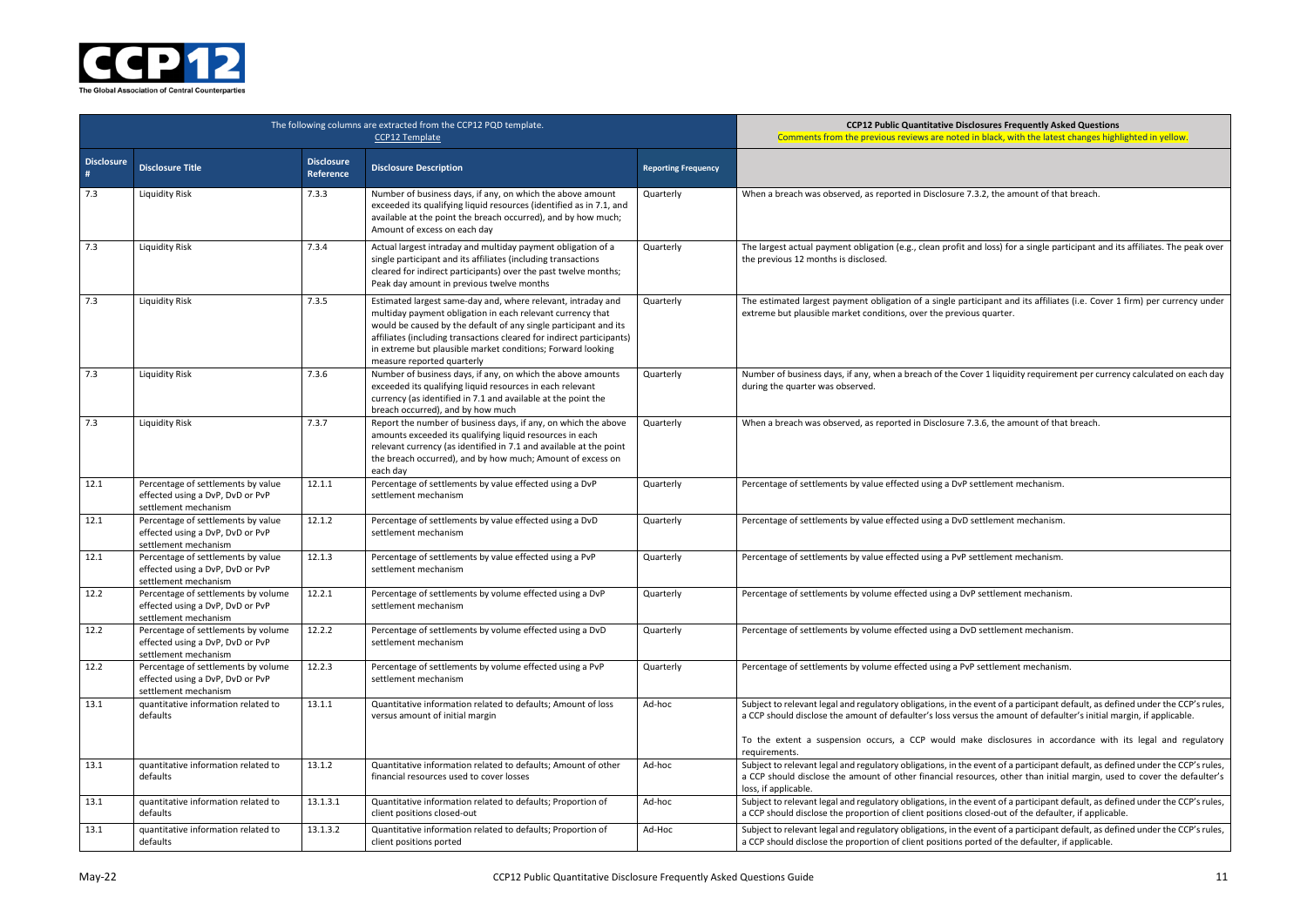**COPER Bubbis Bubbis** Sures Frequently Asked Questions black, with the latest changes highlighted in yellow.

als related to a given participants default, as defined under

egated accounts, measured using (or "ISA") notional values

accounts, measured using notional values cleared or initial ach as the number of clients covered by omnibus accounts.

ly whether gross or net omnibus is used. but operationally comingled (or "LSOC") accounts, measured

and client accounts, measured using notional values cleared

absorb general business losses.

a link to publicly available financial reports and such reports ports are prepared.

encouraged to provide explanatory notes, especially if their

a link to publicly available financial reports and such reports ports are prepared.

a link to publicly available financial reports and such reports ports are prepared.

a link to publicly available financial reports and such reports ports are prepared.

a link to publicly available financial reports and such reports ports are prepared.

a link to publicly available financial reports and such reports ports are prepared.

a link to publicly available financial reports and such reports ports are prepared.

ly to clarify that the total liabilities exclude CCP equity. or off the CCP's balance sheet.



|                        | The following columns are extracted from the CCP12 PQD template.                                                                 | <b>CCP12 Public Quantitative Disclos</b><br>Comments from the previous reviews are noted in I |                                                                                                                             |                            |                                                                                                                                                                                                                                                                    |
|------------------------|----------------------------------------------------------------------------------------------------------------------------------|-----------------------------------------------------------------------------------------------|-----------------------------------------------------------------------------------------------------------------------------|----------------------------|--------------------------------------------------------------------------------------------------------------------------------------------------------------------------------------------------------------------------------------------------------------------|
| <b>Disclosure</b><br># | <b>Disclosure Title</b>                                                                                                          | <b>Disclosure</b><br>Reference                                                                | <b>Disclosure Description</b>                                                                                               | <b>Reporting Frequency</b> |                                                                                                                                                                                                                                                                    |
| 13.1                   | quantitative information related to<br>defaults                                                                                  | 13.1.4                                                                                        | Quantitative information related to defaults; Appropriate<br>references to other published material related to the defaults | Ad-Hoc                     | CCPs should provide references to publicly available materia<br>the CCP's rules.                                                                                                                                                                                   |
| 14.1                   | Total Client Positions held as a share<br>of notional values cleared or of the<br>settlement value of securities<br>transactions | 14.1.1                                                                                        | Total Client Positions held in individually segregated accounts                                                             | Quarter end                | The percentage of client positions held in individually segre<br>cleared or initial margin.                                                                                                                                                                        |
| 14.1                   | Total Client Positions held as a share<br>of notional values cleared or of the<br>settlement value of securities<br>transactions | 14.1.2                                                                                        | Total Client Positions held in omnibus client-only accounts,<br>other than LSOC accounts                                    | Quarter end                | The percentage of client positions held in client omnibus a<br>margin. CCPs may not be able to disclose particular items, su<br>CCPs are encouraged to provide explanatory notes, especiall                                                                        |
| 14.1                   | Total Client Positions held as a share<br>of notional values cleared or of the<br>settlement value of securities<br>transactions | 14.1.3                                                                                        | Total Client Positions held in legally segregated but operationally<br>comingled (LSOC) accounts                            | Quarter end                | The percentage of client positions held in legally segregated I<br>using notional values cleared or initial margin.                                                                                                                                                |
| 14.1                   | Total Client Positions held as a share<br>of notional values cleared or of the<br>settlement value of securities<br>transactions | 14.1.4                                                                                        | Total Client Positions held in comingled house and client<br>accounts                                                       | Quarter end                | The percentage of client positions held in comingled house a<br>or initial margin.                                                                                                                                                                                 |
| 15.1                   | General business risk                                                                                                            | 15.1.1                                                                                        | Value of liquid net assets funded by equity                                                                                 | Annual                     | The amount of liquid net assets funded by equity which can<br>For efficiency, a CCP may elect to disclose this by providing a<br>may be disclosed at the level of the legal entity for which rep<br>Disclosures are required at CCP legal entity level. CCPs are a |
| 15.1                   | General business risk                                                                                                            | 15.1.2                                                                                        | Six months of current operating expenses                                                                                    | Annual                     | processes deviate.<br>The amount of current operating expenses for six months.<br>For efficiency, a CCP may elect to disclose this by providing a                                                                                                                  |
| 15.2                   | General business risk; Financial<br><b>Disclosures</b>                                                                           | 15.2.1                                                                                        | <b>Total Revenue</b>                                                                                                        | Annual                     | may be disclosed at the level of the legal entity for which rep<br>The total revenue.<br>For efficiency, a CCP may elect to disclose this by providing a<br>may be disclosed at the level of the legal entity for which rep                                        |
| 15.2                   | General business risk; Financial<br><b>Disclosures</b>                                                                           | 15.2.2                                                                                        | <b>Total Expenditure</b>                                                                                                    | Annual                     | The total expenditure.<br>For efficiency, a CCP may elect to disclose this by providing a<br>may be disclosed at the level of the legal entity for which rep                                                                                                       |
| 15.2                   | General business risk; Financial<br>Disclosures                                                                                  | 15.2.3                                                                                        | Profits                                                                                                                     | Annual                     | Total profits.<br>For efficiency, a CCP may elect to disclose this by providing a<br>may be disclosed at the level of the legal entity for which rep                                                                                                               |
| 15.2                   | General business risk; Financial<br><b>Disclosures</b>                                                                           | 15.2.4                                                                                        | <b>Total Assets</b>                                                                                                         | Annual                     | Total assets.<br>For efficiency, a CCP may elect to disclose this by providing a<br>may be disclosed at the level of the legal entity for which rep                                                                                                                |
| 15.2                   | General business risk; Financial<br><b>Disclosures</b>                                                                           | 15.2.5                                                                                        | <b>Total Liabilities</b>                                                                                                    | Annual                     | Total liabilities.<br>For efficiency, a CCP may elect to disclose this by providing a<br>may be disclosed at the level of the legal entity for which rep<br>CCPs are encouraged to provide explanatory notes, especiall                                            |
| 15.2                   | General business risk; Financial<br>Disclosures                                                                                  | 15.2.6                                                                                        | Explain if collateral posted by clearing participants is held on or<br>off the CCP's balance sheet                          | Annual                     | Explanation of if collateral posted by a participant is held on                                                                                                                                                                                                    |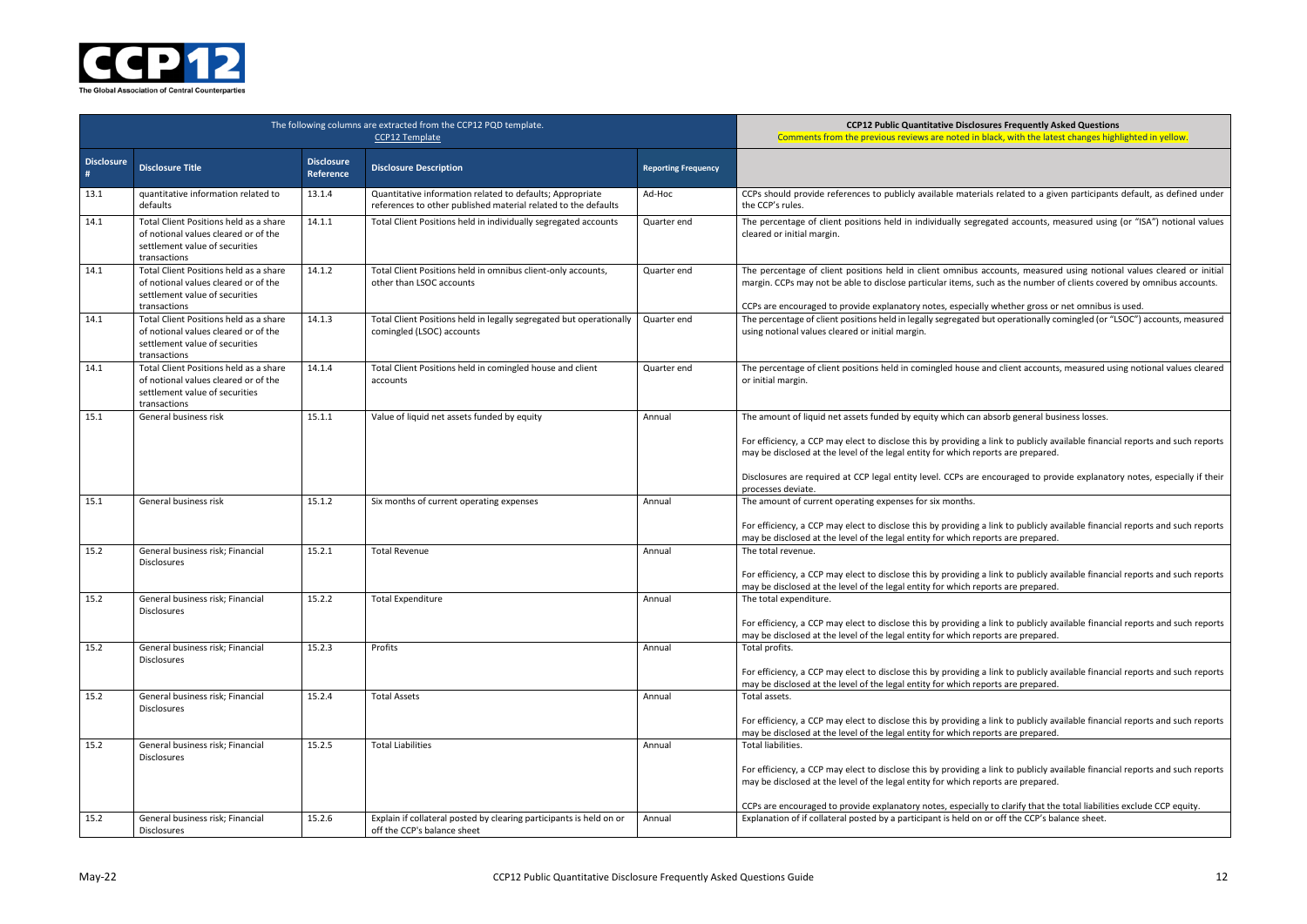

|                   | The following columns are extracted from the CCP12 PQD template.                                                                                                                                                              | <b>CCP12 Public Quantitative Disclosures Freq</b><br>Comments from the previous reviews are noted in black, wit |                                                                                                                                                                                                                                                      |                            |                                                                                                                                                                                                                                                                                                                     |
|-------------------|-------------------------------------------------------------------------------------------------------------------------------------------------------------------------------------------------------------------------------|-----------------------------------------------------------------------------------------------------------------|------------------------------------------------------------------------------------------------------------------------------------------------------------------------------------------------------------------------------------------------------|----------------------------|---------------------------------------------------------------------------------------------------------------------------------------------------------------------------------------------------------------------------------------------------------------------------------------------------------------------|
| <b>Disclosure</b> | <b>Disclosure Title</b>                                                                                                                                                                                                       | <b>Disclosure</b><br><b>Reference</b>                                                                           | <b>Disclosure Description</b>                                                                                                                                                                                                                        | <b>Reporting Frequency</b> |                                                                                                                                                                                                                                                                                                                     |
|                   |                                                                                                                                                                                                                               |                                                                                                                 |                                                                                                                                                                                                                                                      |                            | For efficiency, a CCP may elect to disclose this by providing a link to p<br>may be disclosed at the level of the legal entity for which reports are p                                                                                                                                                              |
| 15.2              | General business risk; Financial<br><b>Disclosures</b>                                                                                                                                                                        | 15.2.7                                                                                                          | Additional items as necessary                                                                                                                                                                                                                        | Annual                     | Additional items as necessary relating to a CCP's financial disclosures.<br>For efficiency, a CCP may elect to disclose this by providing a link to p                                                                                                                                                               |
| 15.3              | General business risk; Income<br>breakdown                                                                                                                                                                                    | 15.3.1                                                                                                          | Percentage of total income that comes from fees related to<br>provision of clearing services                                                                                                                                                         | Annual                     | may be disclosed at the level of the legal entity for which reports are p<br>Percentage of total income that comes from fees related to the provis<br>For efficiency, a CCP may elect to disclose this by providing a link to p<br>may be disclosed at the level of the legal entity for which reports are port are |
| 15.3              | General business risk; Income<br>breakdown                                                                                                                                                                                    | 15.3.2                                                                                                          | Percentage of total income that comes from the reinvestment<br>(or rehypothecation) of assets provided by clearing participants                                                                                                                      | Annual                     | Percentage of total income that comes from the reinvestment (or Reh<br>For efficiency, a CCP may elect to disclose this by providing a link to p<br>may be disclosed at the level of the legal entity for which reports are port are                                                                                |
| 16.1              | Total cash (but not securities) received<br>from participants, regardless of the<br>form in which it is held, deposited or<br>invested, split by whether it was<br>received as initial margin or default<br>fund contribution | 16.1.1                                                                                                          | Total cash (but not securities) received from participants,<br>regardless of the form in which it is held, deposited or invested,<br>received as initial margin                                                                                      | Quarter end                | Total cash received from participants as initial margin. This is regardles                                                                                                                                                                                                                                          |
| 16.1              | Total cash (but not securities) received<br>from participants, regardless of the<br>form in which it is held, deposited or<br>invested, split by whether it was<br>received as initial margin or default<br>fund contribution | 16.1.2                                                                                                          | Total cash (but not securities) received from participants,<br>regardless of the form in which it is held, deposited or invested,<br>received as default fund contribution                                                                           | Quarter end                | Total cash received from participants as default fund contributions<br>deposited by the CCP.                                                                                                                                                                                                                        |
| 16.2              | How total cash received from<br>participants (16.1) is<br>held/deposited/invested, including;                                                                                                                                 | 16.2.1                                                                                                          | Percentage of total participant cash held as cash deposits<br>(including through reverse repo)                                                                                                                                                       | Quarter end                | Percentage of total cash received from participants (including for both<br>by the CCP as cash deposits, including through reverse repo.                                                                                                                                                                             |
| 16.2              | How total cash received from<br>participants (16.1) is<br>held/deposited/invested, including;                                                                                                                                 | 16.2.2                                                                                                          | Percentage of total participant cash held as cash deposits<br>(including through reverse repo); as cash deposits at central<br>banks of issue of the currency deposited                                                                              | Quarter end                | Percentage of total cash received from participants (including for both<br>by the CCP as cash deposits at the central bank of issue of the currenc                                                                                                                                                                  |
| 16.2              | How total cash received from<br>participants (16.1) is<br>held/deposited/invested, including;                                                                                                                                 | 16.2.3                                                                                                          | Percentage of total participant cash held as cash deposits<br>(including through reverse repo); as cash deposits at other<br>central banks                                                                                                           | Quarter end                | Percentage of total cash received from participants (including for both<br>by the CCP as cash deposits at other central banks.                                                                                                                                                                                      |
| 16.2              | How total cash received from<br>participants (16.1) is<br>held/deposited/invested, including;                                                                                                                                 | 16.2.4                                                                                                          | Percentage of total participant cash held as cash deposits<br>(including through reverse repo); as cash deposits at commercial<br>banks (Secured, including through reverse repo)                                                                    | Quarter end                | Percentage of total cash received from participants (including for both<br>by the CCP as securitized cash deposits at commercial banks.                                                                                                                                                                             |
| 16.2              | How total cash received from<br>participants (16.1) is<br>held/deposited/invested, including;                                                                                                                                 | 16.2.5                                                                                                          | Percentage of total participant cash held as cash deposits<br>(including through reverse repo); as cash deposits at commercial<br>banks (Unsecured)                                                                                                  | Quarter end                | Percentage of total cash received from participants (including for both<br>by the CCP as unsecuritized cash deposits at commercial banks.                                                                                                                                                                           |
| 16.2              | How total cash received from<br>participants (16.1) is<br>held/deposited/invested, including;                                                                                                                                 | 16.2.6                                                                                                          | Percentage of total participant cash held as cash deposits<br>(including through reverse repo); in money market funds                                                                                                                                | Quarter end                | Percentage of total cash received from participants (including for both<br>by the CCP in money market funds (or "MMF").                                                                                                                                                                                             |
| 16.2              | How total cash received from<br>participants (16.1) is<br>held/deposited/invested, including;                                                                                                                                 | 16.2.7                                                                                                          | Percentage of total participant cash held as cash deposits<br>(including through reverse repo); in other forms                                                                                                                                       | Quarter end                | Percentage of total cash received from participants (including for both<br>by the CCP in other forms, not captured in the above disclosures.                                                                                                                                                                        |
| 16.2              | How total cash received from<br>participants (16.1) is<br>held/deposited/invested, including;                                                                                                                                 | 16.2.8                                                                                                          | Percentage of total participant cash held as cash deposits<br>(including through reverse repo); percentage split by currency of<br>these cash deposits (including reverse repo) and money market<br>funds by CCY; Specify local currency in comments | Quarter end                | Percentage of total cash received from participants (including for both<br>by the CCP as cash deposits split by currency and money market funds                                                                                                                                                                     |
| 16.2              | How total cash received from<br>participants (16.1) is<br>held/deposited/invested, including;                                                                                                                                 | 16.2.9                                                                                                          | Percentage of total participant cash held as cash deposits<br>(including through reverse repo); weighted average maturity of<br>these cash deposits (including reverse repo) and money market<br>funds                                               | Quarter end                | Weighted average maturity of cash received from participants (in<br>contributions) held by the CCP as cash deposits, including reverse rep<br>be reported as number of days.                                                                                                                                        |

#### **COPER BIG Products** Bures Frequently Asked Questions black, with the latest changes highlighted in yellow.

a link to publicly available financial reports and such reports ports are prepared.

a link to publicly available financial reports and such reports ports are prepared.

the provision of clearing services.

a link to publicly available financial reports and such reports ports are prepared.

nt (or Rehypothecation) of assets provided by participants.

a link to publicly available financial reports and such reports ports are prepared.

regardless of how the cash is held and deposited by the CCP.

tributions. This is regardless of how the cash is held and

g for both initial margin and default fund contributions) held

g for both initial margin and default fund contributions) held be currency deposited.

g for both initial margin and default fund contributions) held

og for both initial margin and default fund contributions) held

g for both initial margin and default fund contributions) held

g for both initial margin and default fund contributions) held

Ig for both initial margin and default fund contributions) held

g for both initial margin and default fund contributions) held rket funds by currency.

ipants (including for both initial margin and default fund everse repo, and money market funds. The maturity should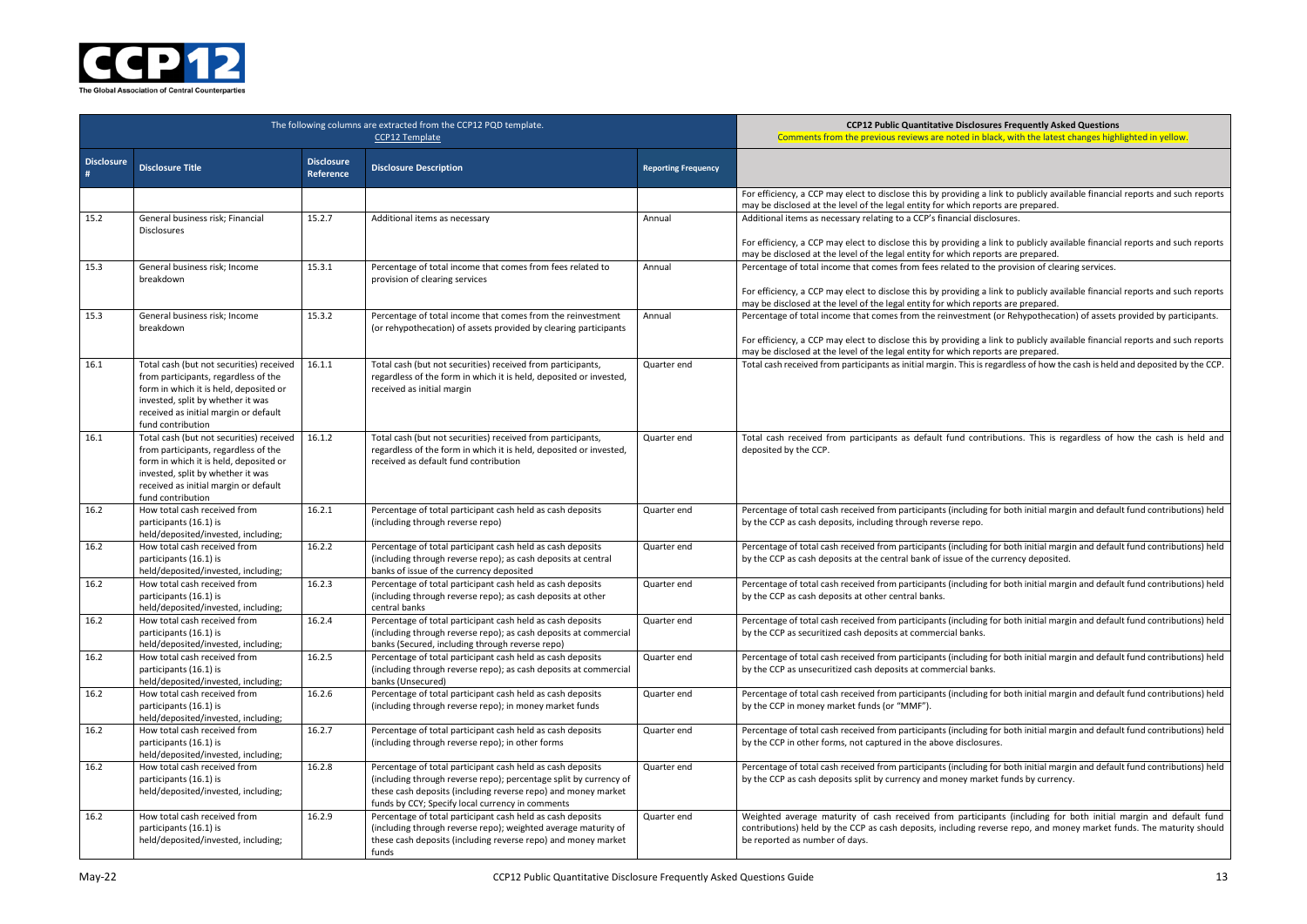**COPER Bubbis Prequently Asked Questions** black, with the latest changes highlighted in yellow.

I in domestic sovereign government bonds.

I in non-domestic sovereign government bonds.

I in agency bonds.

I in state/municipal bonds.

in other instruments, not captured in the above disclosures.

I in securities, reported by currency of the security.

nts invested in securities. The maturity should be reported as

n securities. A CCP would typically provide this as the value-

rtion of the investment portfolio that may be allocated to a

th this limit has been exceeded.

d in securities. This Disclosure should match the aggregated

s default fund contributions.

rted by maturity band.

its core systems, as identified by the CCP.



|                   | The following columns are extracted from the CCP12 PQD template.                                                                                                                                   | <b>CCP12 Public Quantitative Disclosures Freq</b><br>Comments from the previous reviews are noted in black, witl |                                                                                                                                                                                                                                                                                                     |                             |                                                                                                                              |
|-------------------|----------------------------------------------------------------------------------------------------------------------------------------------------------------------------------------------------|------------------------------------------------------------------------------------------------------------------|-----------------------------------------------------------------------------------------------------------------------------------------------------------------------------------------------------------------------------------------------------------------------------------------------------|-----------------------------|------------------------------------------------------------------------------------------------------------------------------|
| <b>Disclosure</b> | <b>Disclosure Title</b>                                                                                                                                                                            | <b>Disclosure</b><br>Reference                                                                                   | <b>Disclosure Description</b>                                                                                                                                                                                                                                                                       | <b>Reporting Frequency</b>  |                                                                                                                              |
| 16.2              | How total cash received from<br>participants (16.1) is<br>held/deposited/invested, including;                                                                                                      | 16.2.10                                                                                                          | Percentage of total participant cash invested in securities;<br>Domestic sovereign government bonds                                                                                                                                                                                                 | Quarter end                 | Percentage of total cash received from participants invested in domes                                                        |
| 16.2              | How total cash received from<br>participants (16.1) is<br>held/deposited/invested, including;                                                                                                      | 16.2.11                                                                                                          | Percentage of total participant cash invested in securities; Other<br>sovereign government bonds                                                                                                                                                                                                    | Quarter end                 | Percentage of total cash received from participants invested in non-do                                                       |
| 16.2              | How total cash received from<br>participants (16.1) is<br>held/deposited/invested, including;                                                                                                      | 16.2.12                                                                                                          | Percentage of total participant cash invested in securities;<br><b>Agency Bonds</b>                                                                                                                                                                                                                 | Quarter end                 | Percentage of total cash received from participants invested in agency                                                       |
| 16.2              | How total cash received from<br>participants (16.1) is<br>held/deposited/invested, including;                                                                                                      | 16.2.13                                                                                                          | Percentage of total participant cash invested in securities;<br>State/municipal bonds                                                                                                                                                                                                               | Quarter end                 | Percentage of total cash received from participants invested in state/r                                                      |
| 16.2              | How total cash received from<br>participants (16.1) is<br>held/deposited/invested, including;                                                                                                      | 16.2.14                                                                                                          | Percentage of total participant cash invested in securities; Other<br>instruments                                                                                                                                                                                                                   | Quarter end                 | Percentage of total cash received from participants invested in other i                                                      |
| 16.2              | How total cash received from<br>participants (16.1) is<br>held/deposited/invested, including;                                                                                                      | 16.2.15                                                                                                          | Percentage of total participant cash invested in securities;<br>percentage split by currency of these securities; Specify local<br>currency in comments;                                                                                                                                            | Quarter end                 | Percentage of total cash received from participants invested in securit                                                      |
| 16.2              | How total cash received from<br>participants (16.1) is<br>held/deposited/invested, including;                                                                                                      | 16.2.16                                                                                                          | Weighted average maturity of securities                                                                                                                                                                                                                                                             | Quarter end                 | Weighted average maturity of cash received from participants investe<br>number of days.                                      |
| 16.2              | How total cash received from<br>participants (16.1) is<br>held/deposited/invested, including;                                                                                                      | 16.2.17                                                                                                          | Provide an estimate of the risk on the investment portfolio<br>(excluding central bank and commercial bank deposits) (99%<br>one-day VaR, or equivalent)                                                                                                                                            | Quarter end                 | Estimated risk of cash received from participants invested in securitie<br>at-risk on investments.                           |
| 16.2              | How total cash received from<br>participants (16.1) is<br>held/deposited/invested, including;                                                                                                      | 16.2.18                                                                                                          | State if the CCP investment policy sets a limit on the proportion<br>of the investment portfolio that may be allocated to a single<br>counterparty, and the size of that limit.                                                                                                                     | Quarter end                 | State if the CCP investment policy sets a limit on the proportion of the<br>single counterparty, and the size of that limit. |
| 16.2              | How total cash received from<br>participants (16.1) is<br>held/deposited/invested, including;                                                                                                      | 16.2.19                                                                                                          | State the number of times over the previous quarter in which<br>this limit has been exceeded.                                                                                                                                                                                                       | Quarter end                 | State the number of times over the previous quarter in which this limi                                                       |
| 16.2              | How total cash received from<br>participants (16.1) is<br>held/deposited/invested, including;                                                                                                      | 16.2.20                                                                                                          | Percentage of total participant cash held as securities.                                                                                                                                                                                                                                            | Quarter end                 | Percentage of total cash received from participants invested in secur<br>figure of Disclosure 16.2.15.                       |
| 16.3              | Rehypothecation of participant assets<br>(i.e., non-cash)                                                                                                                                          | 16.3.1                                                                                                           | Total value of participant non-cash rehypothecated (Initial<br>margin)                                                                                                                                                                                                                              | Quarter end                 | Total rehypothecated non-cash received from participants as margin.                                                          |
| 16.3              | Rehypothecation of participant assets<br>(i.e., non-cash)                                                                                                                                          | 16.3.2                                                                                                           | Total value of participant non-cash rehypothecated (Default<br>fund)                                                                                                                                                                                                                                | Quarter end                 | Total rehypothecated non-cash received from participants as default f                                                        |
| 16.3              | Rehypothecation of participant assets<br>(i.e., non-cash)                                                                                                                                          | 16.3.3                                                                                                           | Rehypothecation of participant assets (i.e., non-cash) by the CCP<br>where allowed; initial margin; over the following maturities:<br>Overnight/one day; one day and up to one week; One week and<br>up to one month; One month and up to one year; One year and<br>up to two years; Over two years | Quarter end                 | Rehypothecated participant initial margin reported by maturity band.                                                         |
| 16.3              | Rehypothecation of participant assets<br>(i.e., non-cash)                                                                                                                                          | 16.3.4                                                                                                           | Rehypothecation of participant assets (i.e., non-cash); default<br>fund; over the following maturities:<br>Overnight/one day; one day and up to one week; One week and<br>up to one month; One month and up to one year; One year and<br>up to two years; Over two years                            | Quarter end                 | Rehypothecated participant default fund contributions reported by m                                                          |
| 17.1              | Operational availability target for the<br>core system(s) involved in clearing<br>(whether or not outsourced) over<br>specified period for the system (e.g.,<br>99.99% over a twelve-month period) | 17.1.1                                                                                                           | Operational availability target for the core system(s) involved in<br>clearing (whether or not outsourced) over specified period for<br>the system (e.g., 99.99% over a twelve-month period)                                                                                                        | Quarterly, 12-month<br>span | The CCP's targeted percentage of operational availability for its core s                                                     |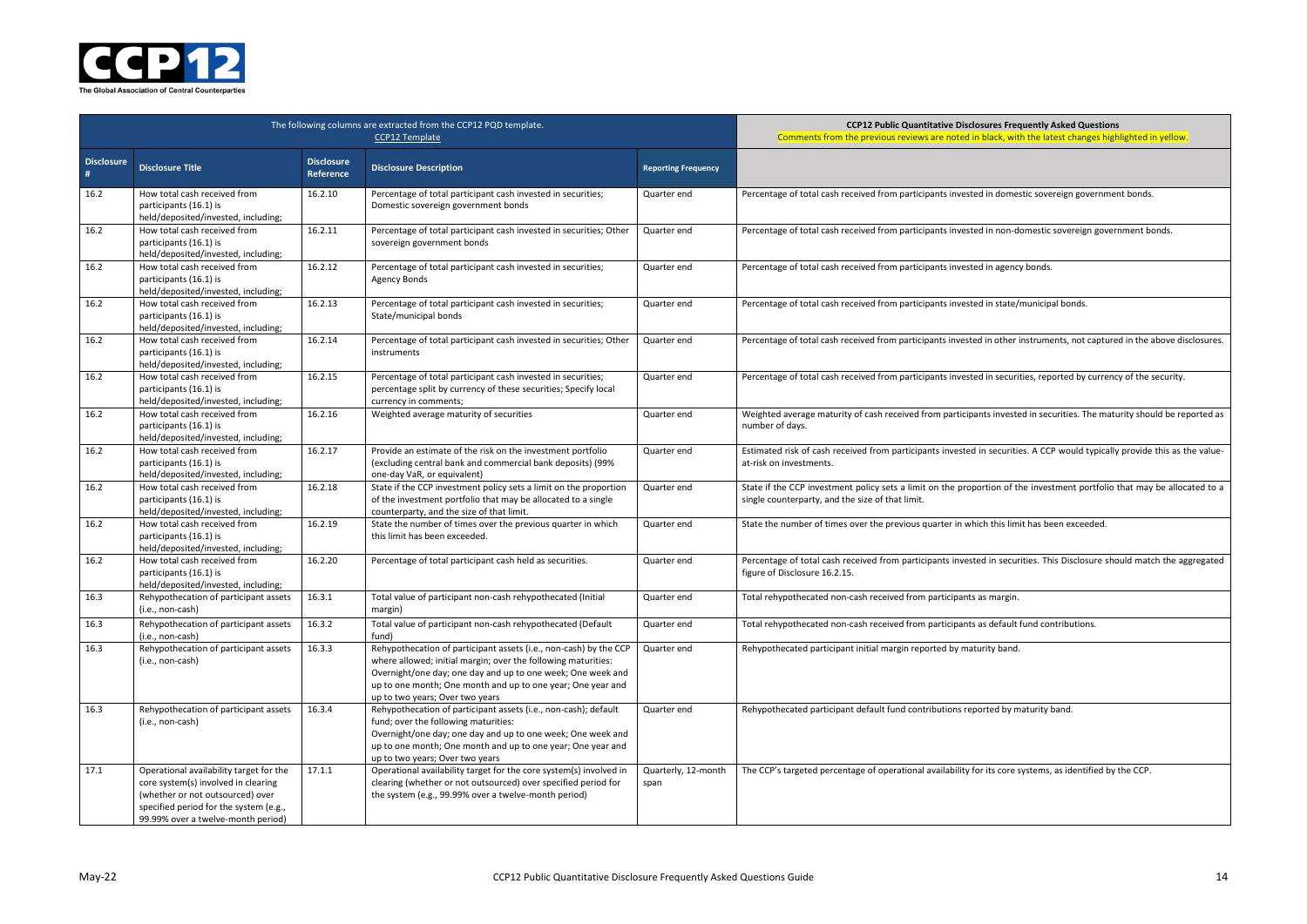**COPER BIG Productly Asked Questions** black, with the latest changes highlighted in yellow.

If core systems, as identified by the CCP, over the previous 12

which outages of the core systems, as identified by the CCP,

rruption or compromise the CCP's ability to perform its own ilculation of margin and settlement obligations) affecting the

I clearing members, per clearing service. While the types of its rules, where relevant, CCPs should differentiate between and also offer access to the CCP to their clients (often referred hat only clear their own trades (often referred to as "direct

clearing members, per clearing service. While the types of its rules, where relevant, CCPs should differentiate between also offer access to the CCP to their clients (often referred hat only clear their own trades (often referred to as "direct

members for other categories membership, not captured in

Inted in the disclosures above, per clearing service.

125, direct participants, the percentage of open positions, icipants, measured using open interest or gross notional age and peak percentages over the previous quarter should

y level. CCPs are encouraged to provide explanatory notes,

the percentage of open positions, including client and house, interest or gross notional outstanding, as relevant for the ne previous quarter should be reported.

y level. CCPs are encouraged to provide explanatory notes,

the percentage of open positions, including client and house, interest or gross notional outstanding, as relevant for the ne previous quarter should be reported.

y level. CCPs are encouraged to provide explanatory notes,



|                        | The following columns are extracted from the CCP12 PQD template.                       | <b>CCP12 Public Quantitative Disclosures Frequently As</b><br>Comments from the previous reviews are noted in black, with the late |                                                                                                                                                                                                                                                  |                             |                                                                                                                                                                                                                                                                                                                                                                                                                            |
|------------------------|----------------------------------------------------------------------------------------|------------------------------------------------------------------------------------------------------------------------------------|--------------------------------------------------------------------------------------------------------------------------------------------------------------------------------------------------------------------------------------------------|-----------------------------|----------------------------------------------------------------------------------------------------------------------------------------------------------------------------------------------------------------------------------------------------------------------------------------------------------------------------------------------------------------------------------------------------------------------------|
| <b>Disclosure</b><br># | <b>Disclosure Title</b>                                                                | <b>Disclosure</b><br>Reference                                                                                                     | <b>Disclosure Description</b>                                                                                                                                                                                                                    | <b>Reporting Frequency</b>  |                                                                                                                                                                                                                                                                                                                                                                                                                            |
| 17.2                   | Actual availability of the core<br>system(s) over the previous twelve-<br>month period | 17.2.1                                                                                                                             | Actual availability of the core system(s) over the previous<br>twelve-month period                                                                                                                                                               | Quarterly, 12-month<br>span | The CCP's actual percentage of operational availability for its core systems, as id<br>months.                                                                                                                                                                                                                                                                                                                             |
| 17.3                   | Total number of failures                                                               | 17.3.1                                                                                                                             | Total number of failures and duration affecting the core<br>system(s) involved in clearing over the previous twelve-month<br>period                                                                                                              | Quarterly, 12-month<br>span | The number of days, if any, over the previous 12 months in which outages of tl<br>occurred and the duration of such outages.<br>The number of failures (i.e. incidents that results in an interruption or compro<br>functions in relation to trade acceptance and novation, or calculation of margin<br>core system(s).                                                                                                    |
| 17.4                   | Recovery time objective(s)                                                             | 17.4.1                                                                                                                             | Recovery time objective(s) (e.g., within two hours)                                                                                                                                                                                              | Quarterly, 12-month<br>span | The CCP's defined recovery time objective.                                                                                                                                                                                                                                                                                                                                                                                 |
| 18.1                   | Number of clearing members, by<br>clearing service                                     | 18.1.1.1                                                                                                                           | Number of general clearing members                                                                                                                                                                                                               | Quarter end                 | The number of the CCP's direct participants that are general clearing members<br>clearing membership a CCP supports is defined pursuant to its rules, where rel-<br>clearing members that clear their own trades through a CCP and also offer acces<br>to as "general clearing members") and clearing members that only clear their<br>clearing members").                                                                 |
| 18.1                   | Number of clearing members, by<br>clearing service                                     | 18.1.1.2                                                                                                                           | Number of direct clearing members                                                                                                                                                                                                                | Quarter end                 | The number of the CCP's direct participants that are direct clearing members<br>clearing membership a CCP supports is defined pursuant to its rules, where rel-<br>clearing members that clear their own trades through a CCP and also offer acces<br>to as "general clearing members") and clearing members that only clear their<br>clearing members").                                                                  |
| 18.1                   | Number of clearing members, by<br>clearing service                                     | 18.1.1.3                                                                                                                           | Number of others category (Describe in comments)                                                                                                                                                                                                 | Quarter end                 | The number of the CCP's direct participants that are clearing members for othe<br>the disclosures above, per clearing service.                                                                                                                                                                                                                                                                                             |
| 18.1                   | Number of clearing members, by<br>clearing service                                     | 18.1.2.1                                                                                                                           | Number of central bank participants                                                                                                                                                                                                              | Quarter end                 | The number of the CCP's direct central bank participants, per clearing service.                                                                                                                                                                                                                                                                                                                                            |
| 18.1                   | Number of clearing members, by<br>clearing service                                     | 18.1.2.2                                                                                                                           | Number of CCP participants                                                                                                                                                                                                                       | Quarter end                 | The number of the CCP's direct CCP participants, per clearing service.                                                                                                                                                                                                                                                                                                                                                     |
| 18.1                   | Number of clearing members, by<br>clearing service                                     | 18.1.2.3                                                                                                                           | Number of bank participants                                                                                                                                                                                                                      | Quarter end                 | The number of the CCP's direct bank participants, per clearing service.                                                                                                                                                                                                                                                                                                                                                    |
| 18.1                   | Number of clearing members, by<br>clearing service                                     | 18.1.2.4                                                                                                                           | Number of other participants (Describe in comments)                                                                                                                                                                                              | Quarter end                 | The number of the CCP's other direct participants, not captured in the disclosu                                                                                                                                                                                                                                                                                                                                            |
| 18.1                   | Number of clearing members, by<br>clearing service                                     | 18.1.3.1                                                                                                                           | Number of domestic participants                                                                                                                                                                                                                  | Quarter end                 | The number of the CCP's direct domestic participants, per clearing service.                                                                                                                                                                                                                                                                                                                                                |
| 18.1                   | Number of clearing members, by<br>clearing service                                     | 18.1.3.2                                                                                                                           | Number of foreign participants                                                                                                                                                                                                                   | Quarter end                 | The number of the CCP's direct non-domestic participants, per clearing service.                                                                                                                                                                                                                                                                                                                                            |
| 18.2                   | <b>Open Position Concentration</b>                                                     | 18.2.1                                                                                                                             | For each clearing service with ten or more members, but fewer<br>than 25 members; Percentage of open positions held by the<br>largest five clearing members, including both house and client,<br>in aggregate; Average and Peak over the quarter | Quarterly                   | For each clearing service with ten or more, but fewer than 25, direct partici<br>including client and house, held by the largest five participants, measured<br>outstanding, as relevant for the products cleared. The average and peak perce<br>be reported.<br>Disclosures are required at the clearing member legal entity level. CCPs are e                                                                            |
| 18.2                   | Open Position Concentration                                                            | 18.2.2                                                                                                                             | For each clearing service with 25 or more members; Percentage<br>of open positions held by the largest five clearing members,<br>including both house and client, in aggregate; Average and Peak<br>over the quarter                             | Quarterly                   | especially if their processes deviate.<br>For each clearing service with 25 or more direct participants, the percentage of o<br>held by the largest five participants, measured using open interest or gross i<br>products cleared. The average and peak percentages over the previous quarter<br>Disclosures are required at the clearing member legal entity level. CCPs are e<br>especially if their processes deviate. |
| 18.2                   | <b>Open Position Concentration</b>                                                     | 18.2.3                                                                                                                             | For each clearing service with 25 or more members; Percentage<br>of open positions held by the largest ten clearing members,<br>including both house and client, in aggregate; Average and Peak<br>over the quarter                              | Quarterly                   | For each clearing service with 25 or more direct participants, the percentage of o<br>held by the largest ten participants, measured using open interest or gross i<br>products cleared. The average and peak percentages over the previous quarter<br>Disclosures are required at the clearing member legal entity level. CCPs are e<br>especially if their processes deviate.                                            |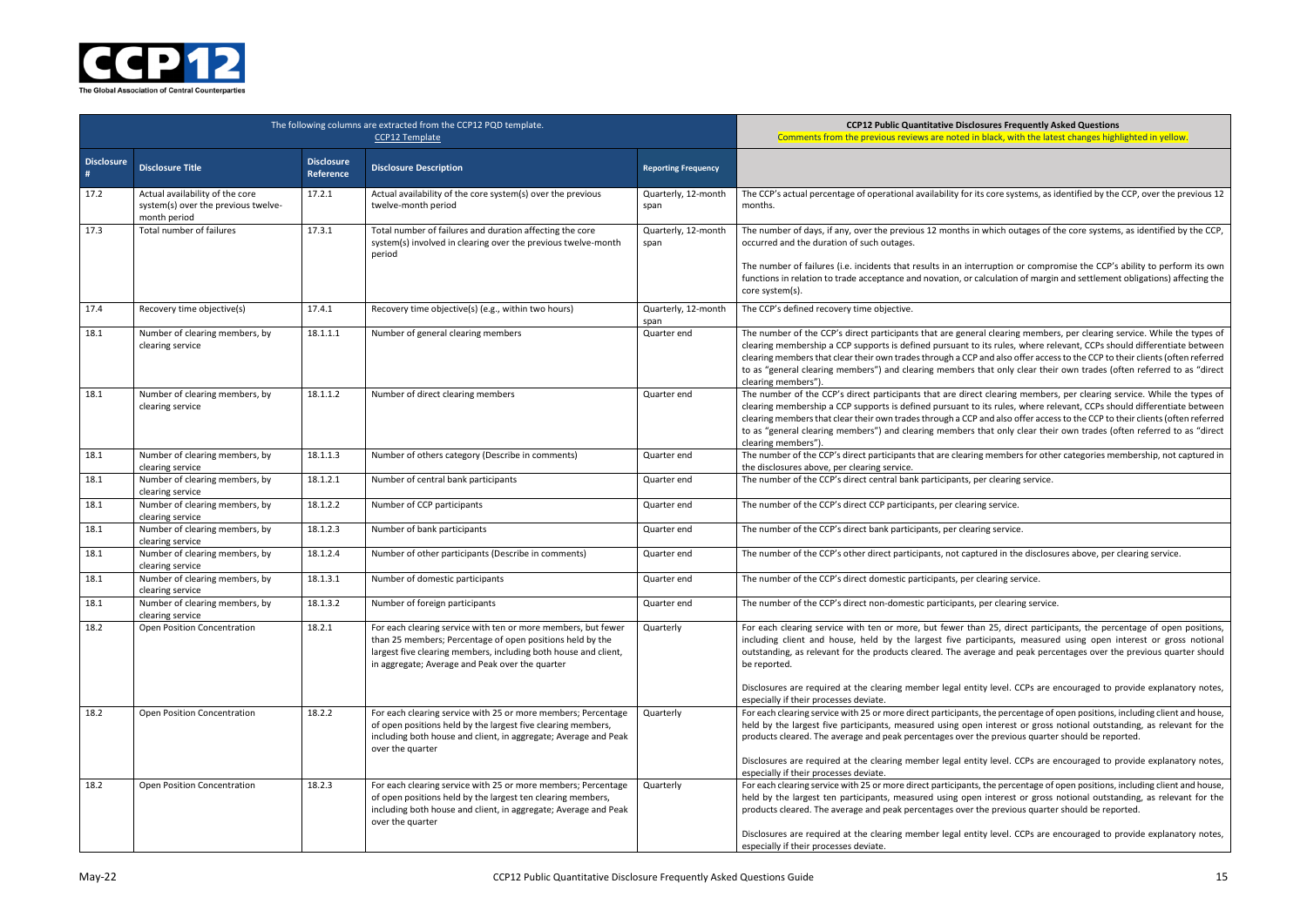**Sures Frequently Asked Questions** black, with the latest changes highlighted in yellow.

an 25, direct participants, the percentage of initial margin, articipants, measured using initial margin. The average and

ty level. CCPs are encouraged to provide explanatory notes,

ts, the percentage of initial margin, including for client and ng initial margin. The average and peak percentages over the

ty level. CCPs are encouraged to provide explanatory notes,

ts, the percentage of initial margin, including for client and ng initial margin. The average and peak percentages over the

ty level. CCPs are encouraged to provide explanatory notes,

er than 25, direct participants, the percentage of default fund easured using default fund contributions.

ty level. CCPs are encouraged to provide explanatory notes,

participants, the percentage of default fund contributions default fund contributions.

ty level. CCPs are encouraged to provide explanatory notes,

participants, the percentage of default fund contributions de fault fund contributions.

ty level. CCPs are encouraged to provide explanatory notes,

g under omnibus models, the number of clients may not be

ame or notional value (e.g., OTC). Top 5 clearing members.

ame or notional value (e.g., OTC). Top 5 clearing members.

me or notional value (e.g., OTC). Top 10 clearing members.

me or notional value (e.g., OTC). Top 10 clearing members.

ared through each link, as a percentage of total value cleared



|                        | The following columns are extracted from the CCP12 PQD template.                      | <b>CCP12 Public Quantitative Disclosure:</b><br>Comments from the previous reviews are noted in blac |                                                                                                                                                                                                                                                    |                            |                                                                                                                                                                                                                                                                                                |
|------------------------|---------------------------------------------------------------------------------------|------------------------------------------------------------------------------------------------------|----------------------------------------------------------------------------------------------------------------------------------------------------------------------------------------------------------------------------------------------------|----------------------------|------------------------------------------------------------------------------------------------------------------------------------------------------------------------------------------------------------------------------------------------------------------------------------------------|
| <b>Disclosure</b><br># | <b>Disclosure Title</b>                                                               | <b>Disclosure</b><br>Reference                                                                       | <b>Disclosure Description</b>                                                                                                                                                                                                                      | <b>Reporting Frequency</b> |                                                                                                                                                                                                                                                                                                |
| 18.3                   | Initial Margin Concentration                                                          | 18.3.1                                                                                               | For each clearing service with ten or more members, but fewer<br>than 25 members; Percentage of initial margin posted by the<br>largest five clearing members, including both house and client,<br>in aggregate; Average and Peak over the quarter | Quarterly                  | For each clearing service with ten or more, but fewer than 2!<br>including for client and house, posted by the largest five partic<br>peak percentages over the previous quarter should be reported.<br>Disclosures are required at the clearing member legal entity leven                     |
| 18.3                   | Initial Margin Concentration                                                          | 18.3.2                                                                                               | For each clearing service with 25 or more members; Percentage<br>of initial margin posted by the largest five clearing members,<br>including both house and client, in aggregate; Average and Peak<br>over the quarter                             | Quarterly                  | especially if their processes deviate.<br>For each clearing service with 25 or more direct participants, t<br>house, posted by the largest five participants, measured using in<br>previous quarter should be reported.<br>Disclosures are required at the clearing member legal entity lev    |
| 18.3                   | Initial Margin Concentration                                                          | 18.3.3                                                                                               | For each clearing service with 25 or more members; Percentage<br>of initial margin posted by the largest ten clearing members,<br>including both house and client, in aggregate; Average and Peak<br>over the quarter                              | Quarterly                  | especially if their processes deviate.<br>For each clearing service with 25 or more direct participants, t<br>house, posted by the largest ten participants, measured using in<br>previous quarter should be reported.<br>Disclosures are required at the clearing member legal entity let     |
| 18.4                   | Segregated Default Fund<br>Concentration                                              | 18.4.1                                                                                               | For each segregated default fund with ten or more members,<br>but fewer than 25 members; Percentage of participant<br>contributions to the default fund contributed by largest five<br>clearing members in aggregate                               | Quarter end                | especially if their processes deviate.<br>For each segregated default fund with ten or more, but fewer that<br>contributions contributed by the largest five participants, measu<br>Disclosures are required at the clearing member legal entity lev<br>especially if their processes deviate. |
| 18.4                   | Segregated Default Fund<br>Concentration                                              | 18.4.2                                                                                               | For each segregated default fund with 25 or more members;<br>Percentage of participant contributions to the default fund<br>contributed by largest five clearing members in aggregate                                                              | Quarter end                | For each segregated default fund with 25 or more, direct par<br>contributed by the largest five participants, measured using defa<br>Disclosures are required at the clearing member legal entity lev                                                                                          |
| 18.4                   | Segregated Default Fund<br>Concentration                                              | 18.4.3                                                                                               | For each segregated default fund with 25 or more members;<br>Percentage of participant contributions to the default fund<br>contributed by largest ten clearing members in aggregate                                                               | Quarter end                | especially if their processes deviate.<br>For each segregated default fund with 25 or more, direct par<br>contributed by the largest ten participants, measured using defa<br>Disclosures are required at the clearing member legal entity lev<br>especially if their processes deviate.       |
| 19.1                   | Tiered participation arrangements,<br>measures of concentration of client<br>clearing | 19.1.1                                                                                               | Number of clients (if known)                                                                                                                                                                                                                       | Quarter end                | The number of clients. Where a CCP supports client clearing un<br>readily known to it.                                                                                                                                                                                                         |
| 19.1                   | Tiered participation arrangements,<br>measures of concentration of client<br>clearing | 19.1.2                                                                                               | Number of direct members that clear for clients                                                                                                                                                                                                    | Quarter end                | The number of direct participants that clear for clients.                                                                                                                                                                                                                                      |
| 19.1                   | Tiered participation arrangements,<br>measures of concentration of client<br>clearing | 19.1.3.1                                                                                             | Percent of client transactions attributable to the top five<br>clearing members (if CCP has 10+ clearing members) - Peak                                                                                                                           | Quarterly                  | Percentage of client transactions is based on executed volume<br>Peak percentage during the quarter.                                                                                                                                                                                           |
| 19.1                   | Tiered participation arrangements,<br>measures of concentration of client<br>clearing | 19.1.3.2                                                                                             | Percent of client transactions attributable to the top five<br>clearing members (if CCP has 10+ clearing members) - Average                                                                                                                        | Quarterly                  | Percentage of client transactions is based on executed volume<br>Average percentage during the quarter.                                                                                                                                                                                        |
| 19.1                   | Tiered participation arrangements,<br>measures of concentration of client<br>clearing | 19.1.4.1                                                                                             | Percent of client transactions attributable to the top ten clearing<br>members (if CCP has 25+ clearing members) - Peak                                                                                                                            | Quarterly                  | Percentage of client transactions is based on executed volume<br>Average percentage during the quarter.                                                                                                                                                                                        |
| 19.1                   | Tiered participation arrangements,<br>measures of concentration of client<br>clearing | 19.1.4.2                                                                                             | Percent of client transactions attributable to the top ten clearing<br>members (if CCP has 25+ clearing members) - Average                                                                                                                         | Quarterly                  | Percentage of client transactions is based on executed volume<br>Average percentage during the quarter.                                                                                                                                                                                        |
| 20.1                   | FMI Links, Value of Trades                                                            | 20.1.1                                                                                               | Value of trades cleared through each link - as a share of total<br>trade values/total notional values cleared                                                                                                                                      | Quarter end                | For interoperable links between CCPs, the value of trades cleared<br>by the CCP.                                                                                                                                                                                                               |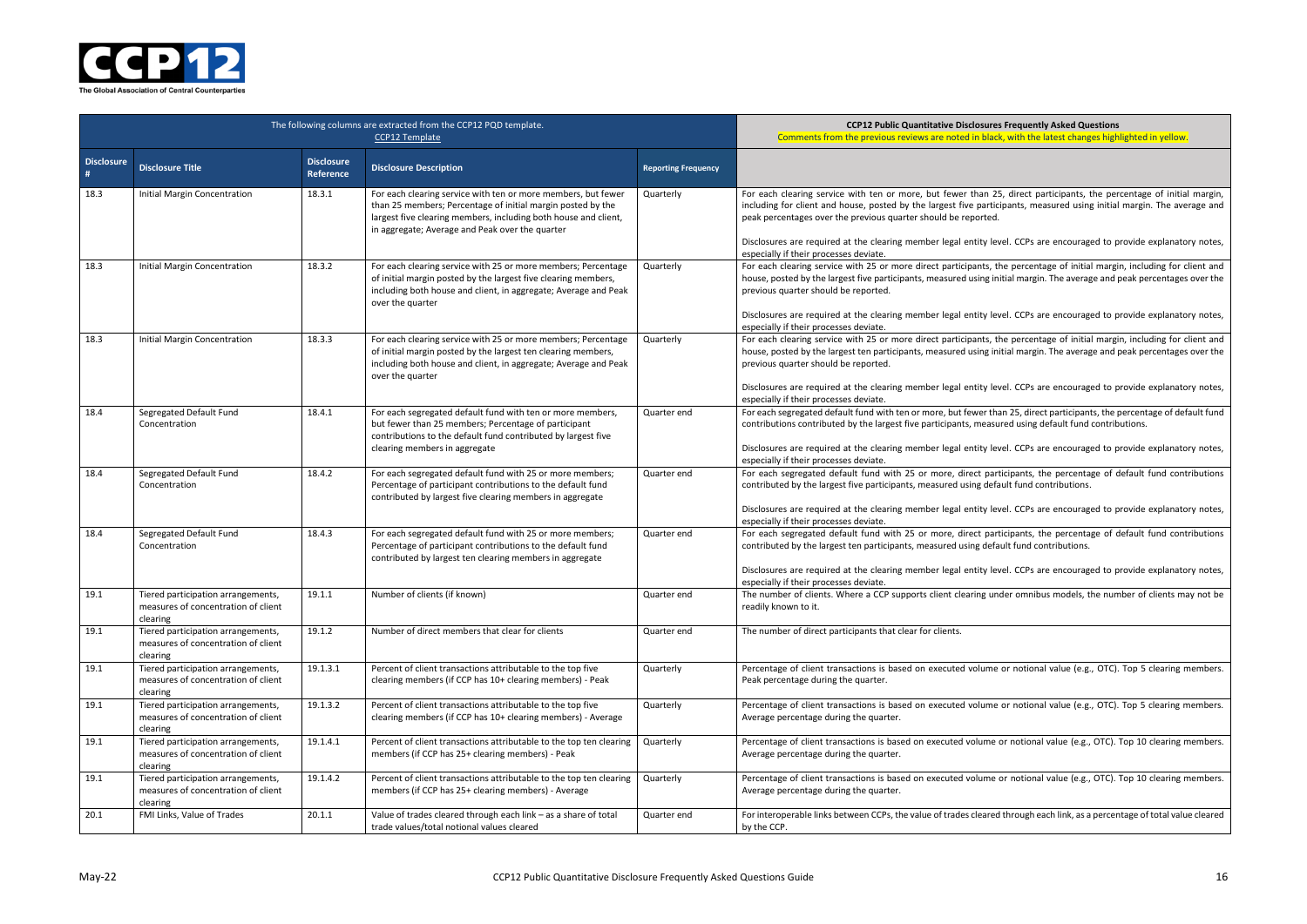ded financial resources, if any, beyond initial margin and equivalent financial resources *collected from* each linked CCP, that are available to the linked CCP to cover exposures to

re-funded financial resources for Disclosure 20.6.1.1 are part

ect to cross margining, as a percentage of total value cleared

ial margin required as a result of the cross-margining, as nave been required.

CCP may elect to disclose this by providing a link to publicly

CCP may elect to disclose this by providing a link to publicly

. For efficiency, a CCP may elect to disclose this by providing

ted in Disclosures  $23.1.1$ ,  $23.1.2$  and  $23.2.1$ .



|                        | The following columns are extracted from the CCP12 PQD template.                  | <b>CCP12 Public Quantitative Disclosure</b><br>Comments from the previous reviews are noted in bla |                                                                                                                                                                                                                                                                                                         |                             |                                                                                                                                                                                     |
|------------------------|-----------------------------------------------------------------------------------|----------------------------------------------------------------------------------------------------|---------------------------------------------------------------------------------------------------------------------------------------------------------------------------------------------------------------------------------------------------------------------------------------------------------|-----------------------------|-------------------------------------------------------------------------------------------------------------------------------------------------------------------------------------|
| <b>Disclosure</b><br># | <b>Disclosure Title</b>                                                           | <b>Disclosure</b><br>Reference                                                                     | <b>Disclosure Description</b>                                                                                                                                                                                                                                                                           | <b>Reporting Frequency</b>  |                                                                                                                                                                                     |
| 20.2                   | FMI Links, Initial Margin or equivalent<br>financial resources provided           | 20.2.1                                                                                             | Initial margin or equivalent financial resources provided to each<br>linked CCP by the CCP to cover the potential future exposure of<br>the linked CCP on contracts cleared across link                                                                                                                 | Quarter end                 | For interoperable links between CCPs, the initial margin or equ<br>the CCP to cover the potential future exposure of the linked CC                                                  |
| 20.3                   | FMI Links, Initial Margin or equivalent<br>financial resources collected          | 20.3.1                                                                                             | Initial margin or equivalent financial resources collected from<br>each linked CCP to cover potential future exposure to the linked<br>CCP on contracts cleared across link (at market value and<br>PostHaircut)                                                                                        | Quarter end                 | For interoperable links between CCPs, the initial margin or equit<br>from each linked CCP to cover potential future exposure to the                                                 |
| 20.4                   | FMI Links, Results of Back-testing<br>coverage                                    | 20.4.1.1                                                                                           | Number of times over the past twelve months that coverage<br>provided by margin and equivalent financial resources held<br>against each linked CCP fell below the actual marked-to-market<br>exposure to that linked CCP - based on daily back testing<br>results; Intraday or Continuous or Once-a-day | Quarterly, 12-month<br>span | For interoperable links between CCPs, the number of times o<br>margin and equivalent financial resources held against each lin<br>to that linked CCP based on back-testing results. |
| 20.4                   | FMI Links, Results of Back-testing<br>coverage                                    | 20.4.1.2                                                                                           | Back-testing results frequency - state if measured<br>intraday/continuously/once a day                                                                                                                                                                                                                  | Quarterly, 12-month<br>span | For interoperable links between CCPs, the number of times a d                                                                                                                       |
| 20.4                   | FMI Links, Results of Back-testing<br>coverage                                    | 20.4.1.3                                                                                           | If 20.4.1.2 is 'once a day' then the time-of-day measure is taken,<br>otherwise blank                                                                                                                                                                                                                   | Quarterly, 12-month<br>span | For interoperable links between CCPs, if Disclosure 20.4.1.2 is 'c<br>testing.                                                                                                      |
| 20.4                   | FMI Links, Results of Back-testing<br>coverage                                    | 20.4.2                                                                                             | Number of observations (i.e., number of accounts multiplied by<br>number of days covered in the back test); Intraday or<br>Continuous or Once-a-day                                                                                                                                                     | Quarterly, 12-month<br>span | For interoperable links between CCPs, number of observation<br>the number of days covered in the back-test).                                                                        |
| 20.4                   | FMI Links, Results of Back-testing<br>coverage                                    | 20.4.3                                                                                             | Achieved coverage level                                                                                                                                                                                                                                                                                 | Quarterly, 12-month<br>span | For interoperable links between CCPs, achieved coverage level.                                                                                                                      |
| 20.5                   | FMI Links, Additional pre-funded<br>financial resources provided to               | 20.5.1.1                                                                                           | Additional pre-funded financial resources (if any) beyond initial<br>margin and equivalent financial resources provided to each<br>linked CCP, that are available to the linked CCP to cover<br>exposures to the CCP                                                                                    | Quarter end                 | For interoperable links between CCPs, additional pre-funded<br>equivalent financial resources <i>provided to</i> each linked CCP, tha<br>CCP.                                       |
| 20.5                   | FMI Links, Additional pre-funded<br>financial resources provided to               | 20.5.1.2                                                                                           | Whether part of, additional to, or separate from the standard<br>default fund                                                                                                                                                                                                                           | Quarter end                 | For interoperable links between CCPs, whether additional pre-<br>of, additional to, or separate from the standard default fund.                                                     |
| 20.6                   | FMI Links, Additional pre-funded<br>financial resources collected from            | 20.6.1.1                                                                                           | Additional pre-funded financial resources (if any) beyond initial<br>margin and equivalent financial resources collected from each<br>linked CCP, that are available to the linked CCP to cover<br>exposures to the CCP                                                                                 | Quarter end                 | For interoperable links between CCPs, additional pre-funded<br>equivalent financial resources collected from each linked CCP,<br>the CCP.                                           |
| 20.6                   | FMI Links, Additional pre-funded<br>financial resources collected from            | 20.6.1.2                                                                                           | Whether part of, additional to, or separate from the standard<br>default fund                                                                                                                                                                                                                           | Quarter end                 | For interoperable links between CCPs, whether additional pre-<br>of, additional to, or separate from the standard default fund.                                                     |
| 20.7                   | FMI Links, Cross Margining                                                        | 20.7.1                                                                                             | Value of trades subject to cross margining, by clearing service,<br>as a percentage of total trade values/total notional values<br>cleared                                                                                                                                                              | Quarter end                 | For cross-margining links between CCPs, value of trades subject<br>by the CCP.                                                                                                      |
| 20.7                   | FMI Links, Cross Margining                                                        | 20.7.2                                                                                             | Reduction in total initial margin held by the CCP as a result of<br>cross margining, as a percentage of total initial margin that<br>would otherwise have been held.                                                                                                                                    | Quarter end                 | For cross-margining links between CCPs, reduction of initial<br>percentage of the total initial margin that would otherwise hav                                                     |
| 23.1                   | Disclosure of rules, key procedures,<br>and market data; Average Daily<br>Volumes | 23.1.1                                                                                             | Average Daily Volumes by Asset Class, Instrument, CCY and<br>Over-the-Counter (OTC) or Exchange Traded (ETD)                                                                                                                                                                                            | Quarterly                   | Average daily volume cleared by the CCP. For efficiency, a CCF<br>available parts of its website.                                                                                   |
| 23.1                   | Disclosure of rules, key procedures,<br>and market data; Average Daily<br>Volumes | 23.1.2                                                                                             | Average Notional Value of trades cleared by Asset Class, CCY<br>and Over-the-Counter (OTC) or Exchange Traded (ETD)                                                                                                                                                                                     | Quarterly                   | Average notional value cleared by the CCP. For efficiency, a CC<br>available parts of its website.                                                                                  |
| 23.2                   | Disclosure of rules, key procedures,<br>and market data; Non-Yet-Settled          | 23.2.1                                                                                             | Gross notional outstanding/total settlement value of novated<br>but not-yet settled securities transactions by Asset Class,<br>Instrument, CCY and Over-the-Counter (OTC) or Exchange<br>Traded (ETD)                                                                                                   | Quarter end                 | Value of novated but not-yet settled securities transactions. Fo<br>a link to publicly available parts of its website.                                                              |
| 23.2                   | Disclosure of rules, key procedures,<br>and market data; Average Daily<br>Volumes | 23.2.2                                                                                             | Defines the Asset Class for volumes reported in Disclosure<br>References 23.1.1, 23.1.2 and 23.2.1                                                                                                                                                                                                      | Quarter end                 | Where relevant, defines the "Asset Class" for volumes reported                                                                                                                      |

**COPER BIG Products** Bures Frequently Asked Questions black, with the latest changes highlighted in yellow.

quivalent financial resources provided to each linked CCP by CCP on contracts cleared across link.

quivalent financial resources collected, pre- and post-haircut, the linked CCP on contracts cleared across link.

es over the previous 12 months that coverage provided by linked CCP fell below the actual marked-to-market exposure

I day back-testing is conducted.

s 'once a day' then the time of day of the completion of back-

ions for back-testing (i.e., number of accounts multiplied by

ded financial resources, if any, beyond initial margin and that are available to the linked CCP to cover exposures to the

re-funded financial resources for Disclosure 20.5.1.1 are part